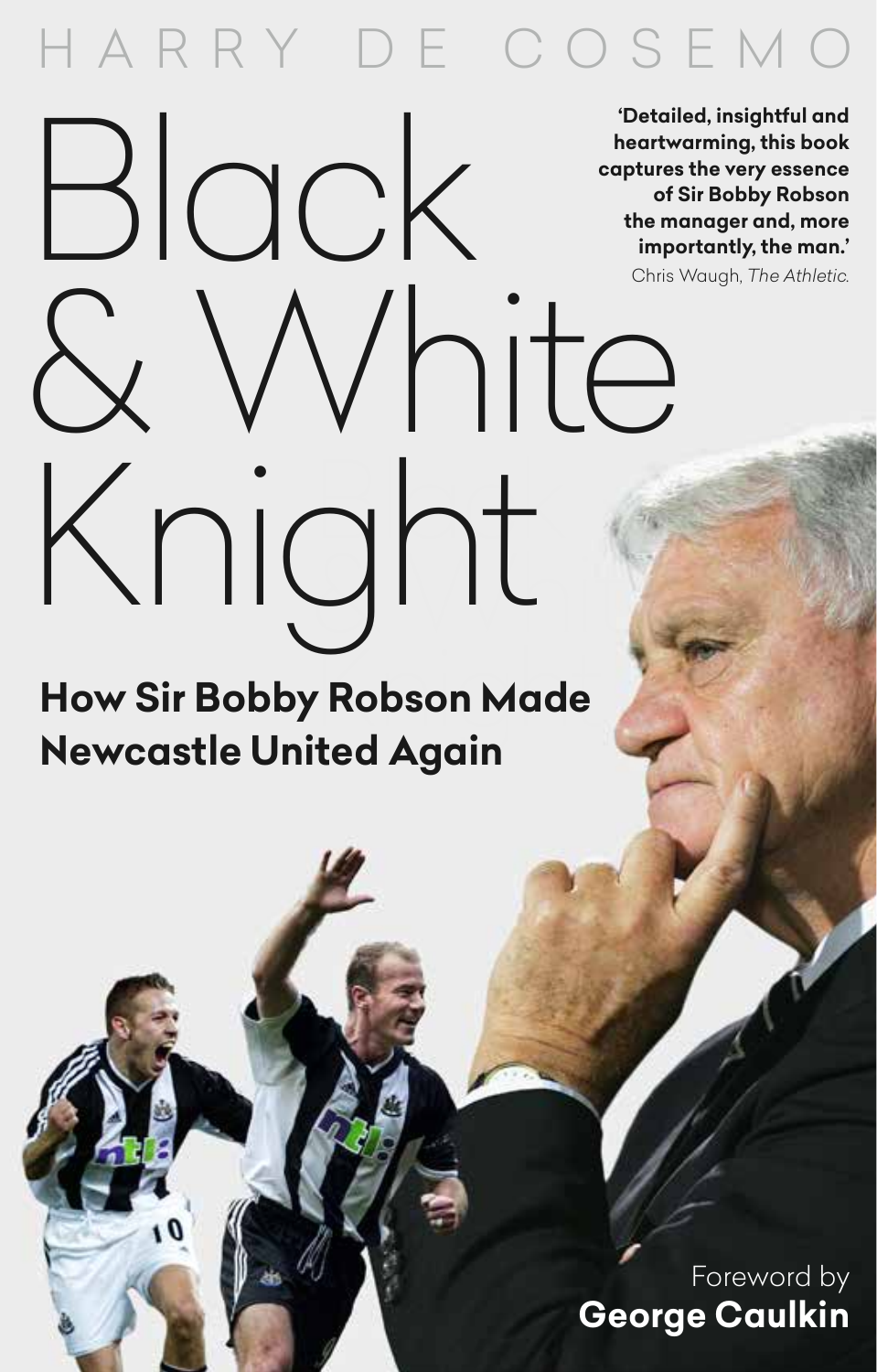### HARRY DE COSEMO



How Sir Bobby Robson Made **Newcastle United Again** 

Foreword by **George Caulkin** 

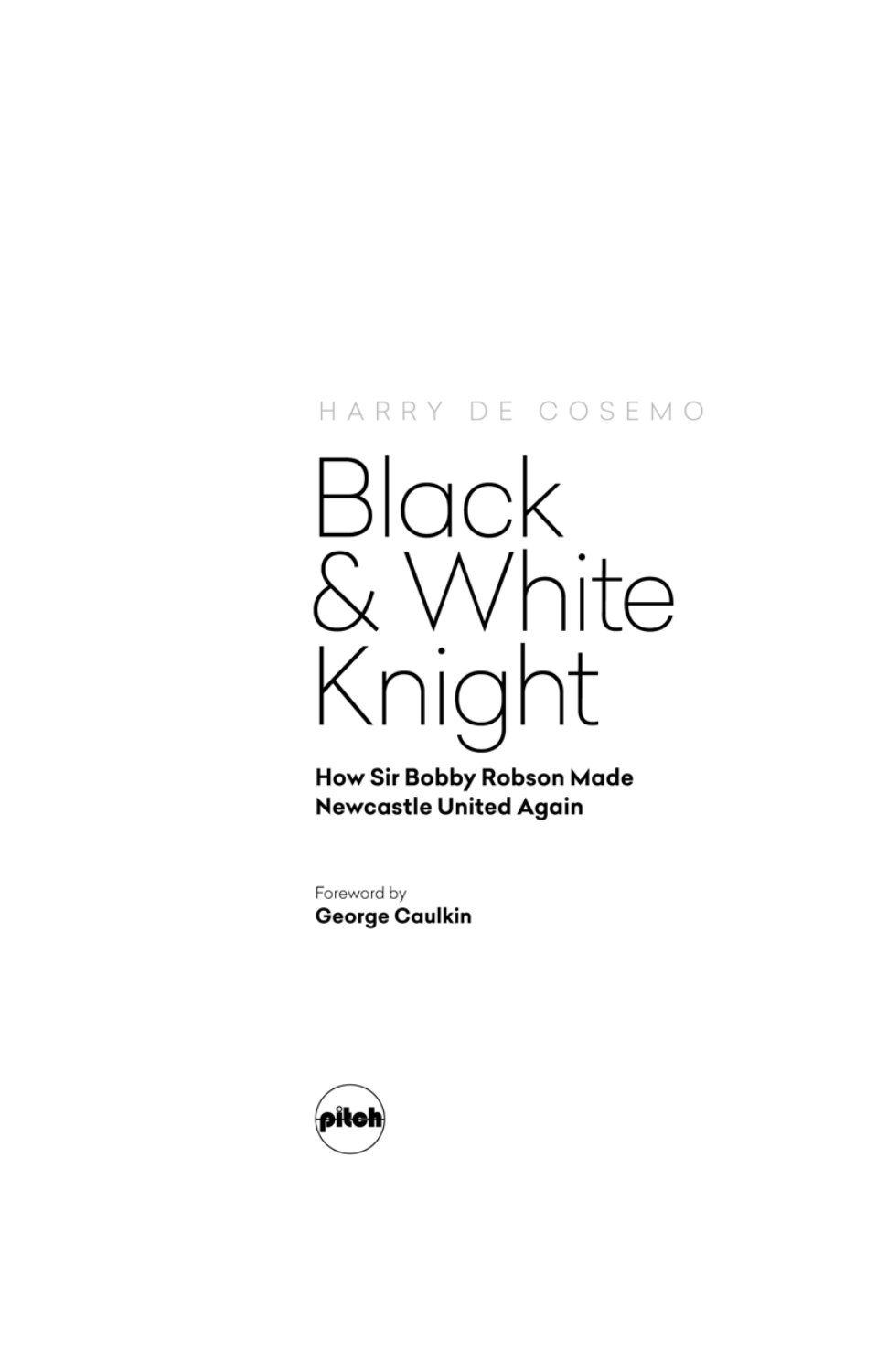# Contents

|    | Foreword by George Caulkin 7    |
|----|---------------------------------|
|    | Acknowledgements11              |
|    |                                 |
| 1. | Sliding Doors 19                |
|    | 2. The Kindest Man 46           |
|    | 3. Laying The Groundwork 70     |
|    | 4. Reaching The Next Level. 93  |
| 5. | Christmas Number One. 118       |
|    | 6. The History Boys 140         |
|    | 7. Magic In Milan 169           |
|    | 8. Cracks Begin To Show 189     |
|    | 9. The Summer Of Discontent 222 |
|    | 10. The Cruellest Cut. 242      |
|    | 11. Managing A Team Again. 264  |
|    | Bibliography 285                |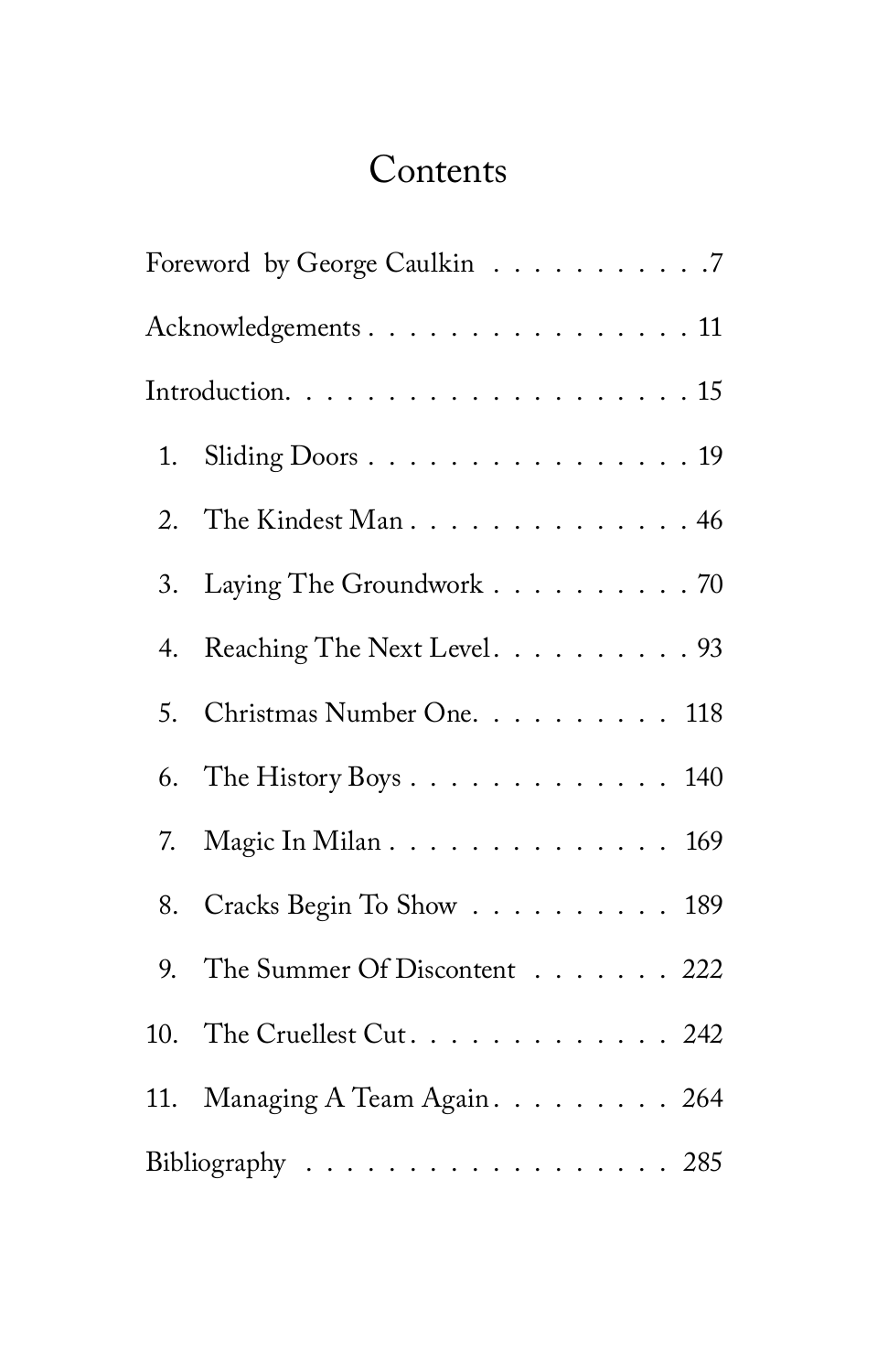#### Chapter 1

## Sliding Doors

*'Things were moving at last. The North East was calling me back. I was on my way home' –* Bobby Robson

RAIN WAS lashing down hard; the heavens had opened over St James' Park and finally put out the dwindling fire that was Ruud Gullit's tenure as manager at Newcastle United. The mood was mutinous.

This famous stadium, sat atop a hill in the city, was a place where dreams almost came true three years earlier. Newcastle harnessed the power of unity and, led by Kevin Keegan, a man who understood exactly what it took to guide the club, narrowly missed out on the Premiership title. Football is a religion in the area; it can be a force to achieve spectacular things. But that was in the past and difficult years followed. The whole club had never been so divided in its modern history, and they were only heading one way: down.

Already under pressure after a disastrous start to the 1999/2000 season, having collected just one point from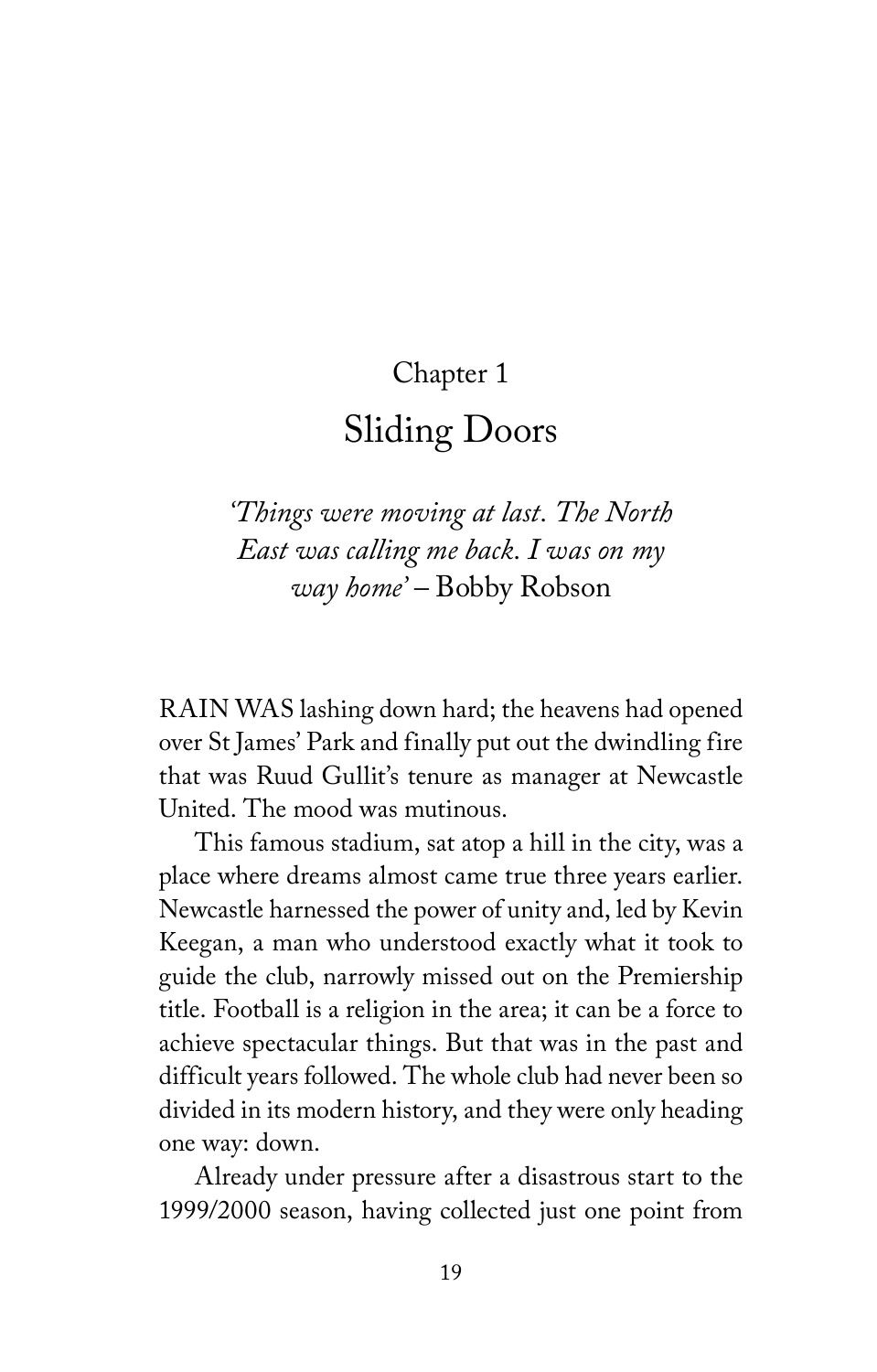four games, Gullit handed in his resignation following a 2-1 defeat to Sunderland in the Tyne-Wear derby on 25 August 1999. The result left Newcastle second from bottom in the table.

Anger, frustration and dismay had reached boiling point in the stands and the dressing room. Gullit, a superstar with AC Milan in his playing days before ending his career and transitioning to coaching at Chelsea, had been entrenched in a power struggle with Newcastle and England captain Alan Shearer for the entirety of his reign. Despite seeing his most experienced player return from suspension for the Sunderland game, he decided to leave him on the bench, alongside strike partner Duncan Ferguson.

The result was pivotal in every sense on that soaking wet Wednesday night; it would decide where the future lay. Win the game, and Gullit would have the leverage to force Shearer out of his boyhood club, asserting himself as leader in the manner he had not yet managed; losing, quite simply, meant curtains. Ironically enough, just weeks earlier, the pair were smiling and shaking hands as Shearer signed a new long-term contract, believing he would remain there for the rest of his playing days.

It was the day before when Newcastle's talisman would discover his role for the biggest match of the season, and Gullit didn't inform him of his decision himself. Instead, during a set-pieces drill, he sent over his assistant, Steve Clarke, with a bib, signifying he wouldn't be starting. Stunned, the other players watched on as Shearer took his medicine with little reaction, remaining as professional as ever despite obvious humiliation. Warren Barton must have summed up the mood in the camp perfectly after quizzing his team-mate about the situation, 'You're taking the piss, aren't you?'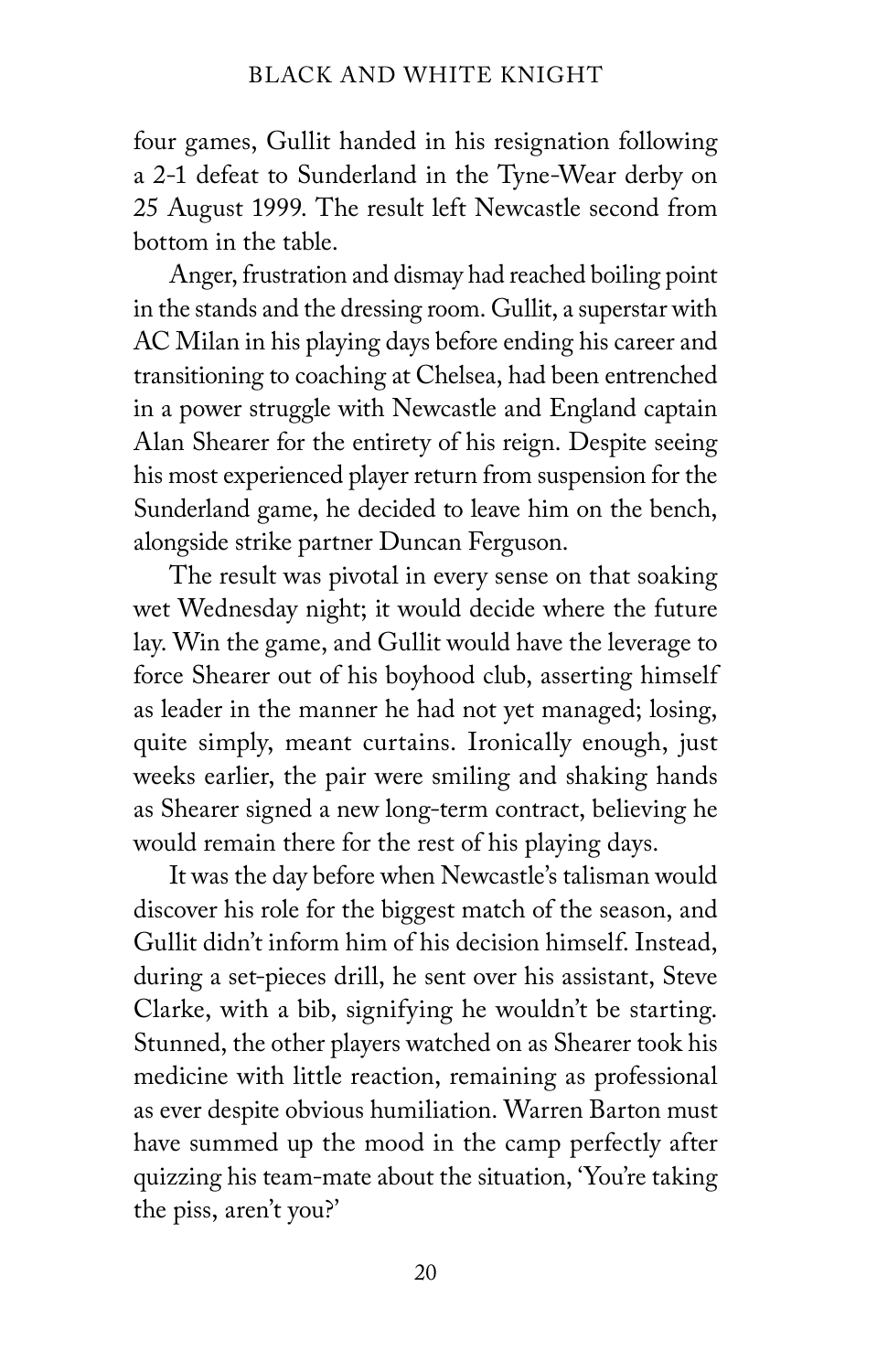When confronted by the squad about leaving Shearer out, Gullit's reply was brazen, an example of why he was perhaps characterised as arrogant. 'Nobody told me I wouldn't be starting games,' he snapped.

It wasn't just a bad start to the new season; in the league, the last one had ended with no wins from eight games and Newcastle had finished in the bottom half of the Premiership for the second year in succession. Gullit needed a victory, but more than that, he needed to show everybody that he understood the culture of Newcastle like Keegan did, having replaced his successor, Kenny Dalglish. In his pre-match press conference, he blew a big opportunity, before handing in the team sheet ultimately dubbed a 'suicide note'.

'This is not different to any other derby, it's all the same,' Gullit shrugged to a cluster of reporters. 'This is a derby of the region, not the city. In the city it is even worse, because everyone lives in the same city. You meet each other, it is even worse.'

'As a player hearing that, you thought, "You just don't get it!"' Barton says, his voice full of exasperation.

In Shearer's place was Paul Robinson, a young striker signed from Darlington a year earlier, and a Sunderland fan. Aged just 20, he deputised for the main man during his ban after a red card against Aston Villa, and having played in a 3-3 draw with Wimbledon just days earlier, he didn't flinch when he heard the news that he would be keeping his place. With his family in attendance, supporting the red and whites, and the Newcastle supporters unhappy at hearing Shearer wasn't involved, Robinson admitted his reception wasn't the best.

'I'm a very confident lad. To this day I think I deserved to start, whether it was in front of Alan, Dunc [Duncan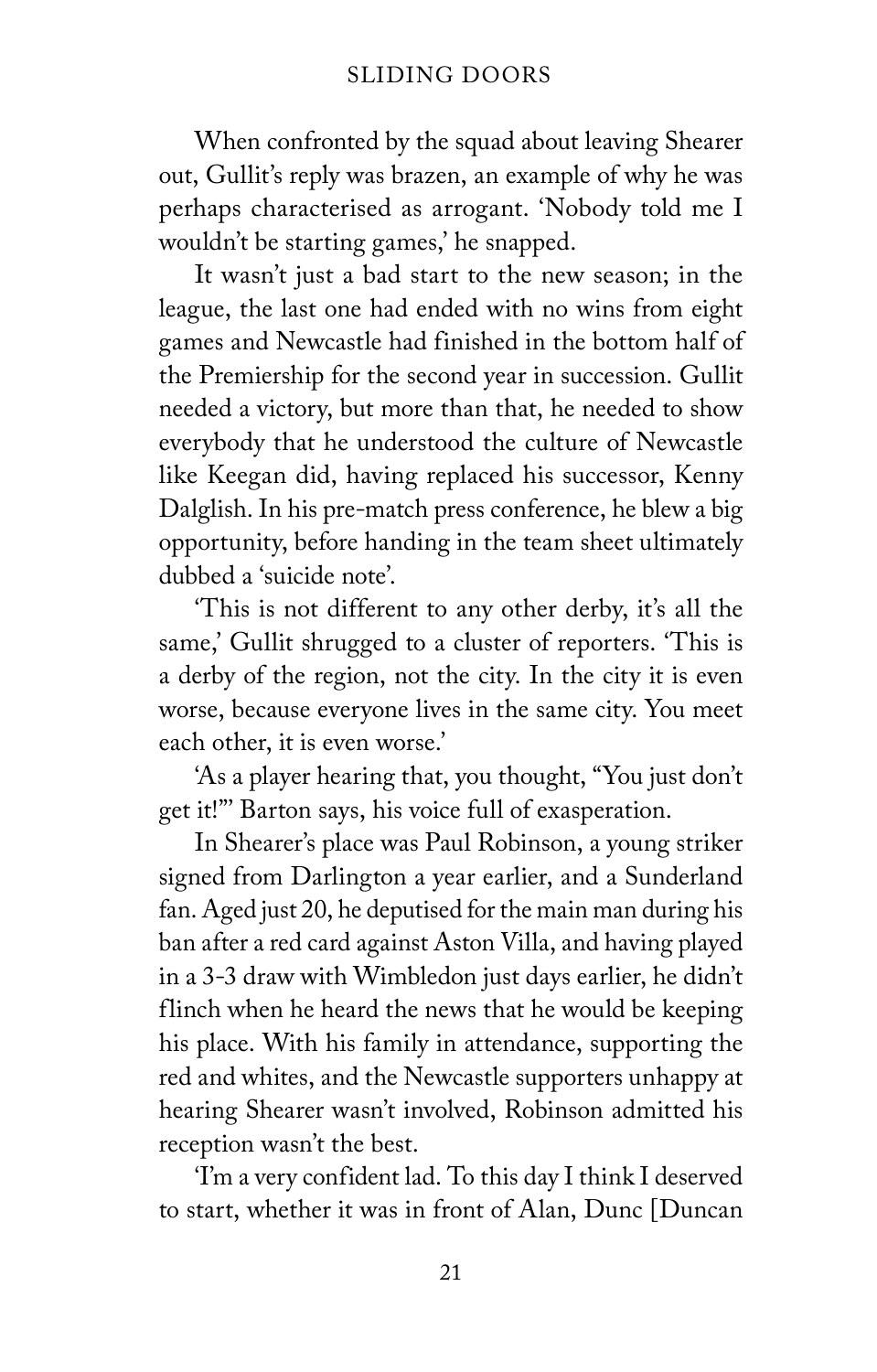Ferguson] or anyone else,' he said. 'Alan got sent off against Aston Villa on the opening day, I started against Wimbledon when he was suspended and got man of the match.

'I got pulled aside to be told I'd be starting and I wasn't bothered. I thought, "I played well on Saturday, why shouldn't I be playing?" But it was quite hard being booed by your family members at the far end of the stadium and half the Newcastle fans!'

It should never have reached that point. How could it? Shearer embodied Newcastle at their peak. In 1996, after the disappointment of surrendering a 12-point lead at the top of the league to Manchester United, the club went out and made one big splash in the transfer market, the biggest splash the world had ever seen.

Shearer was fresh from winning the Golden Boot at the European Championships, where the hosts, England, had reached the semi-finals, and Newcastle went head-tohead with Manchester United again. This time, it was for the 25-year-old's signature, and this time, they won. He came home in a world-record £15m deal from Blackburn Rovers, with the help of the shirt sponsor, Newcastle Brown Ale, who put four advanced payments towards the deal. The reception he received showed just how loved he was by supporters, and things hadn't changed by 1999.

'Freddie Fletcher, our chief executive, knew Jack Walker, the owner at Blackburn,' Sir John Hall, former chairman and now life president, says.

'He basically said, "If you ever sell Shearer, will you give us first choice?"

'So, one day, he got a call and it was Jack Walker. He said, "Freddie, Man United want Shearer and I'm giving you first choice. It is £15m, can you find it?"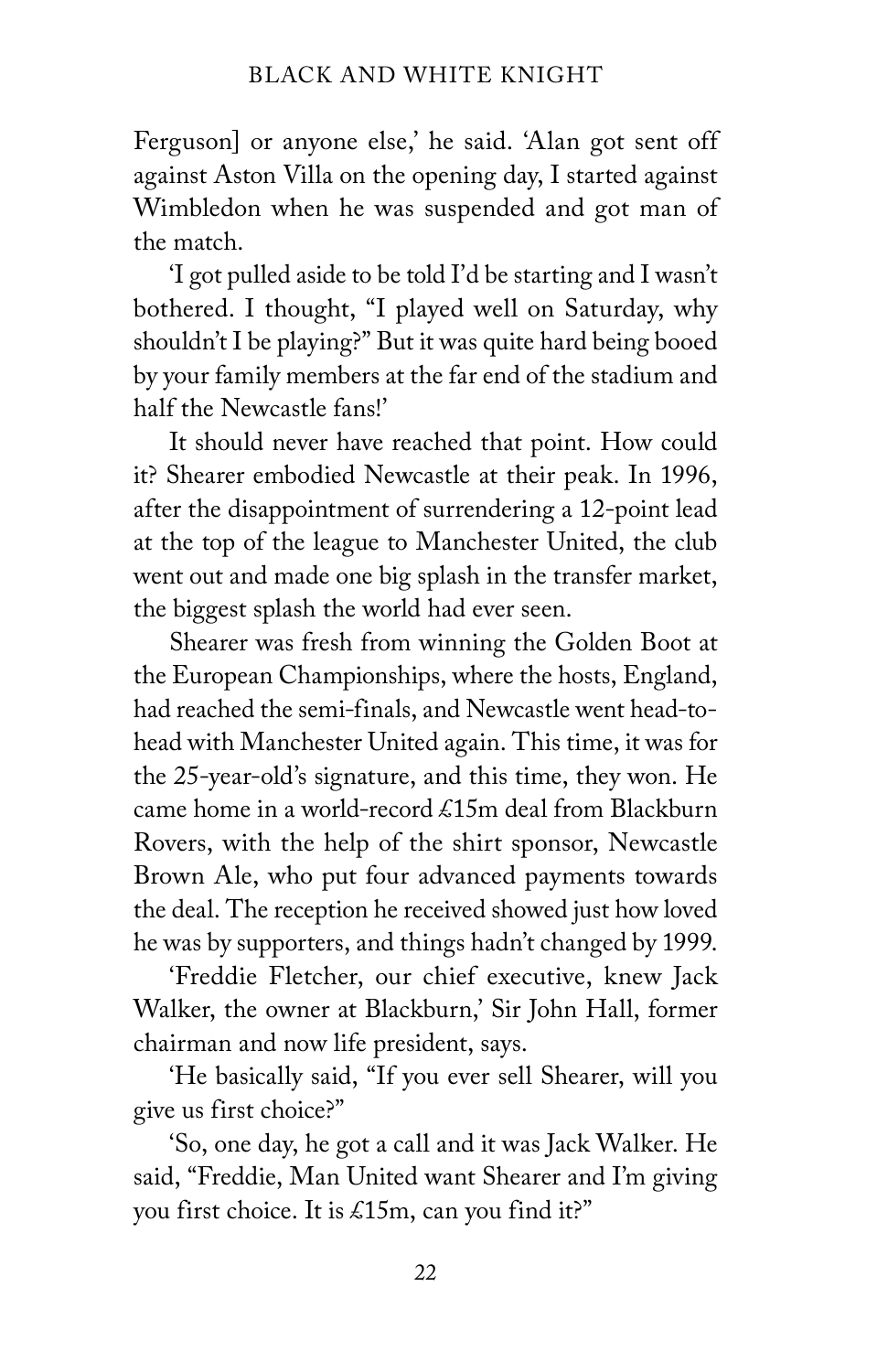'Well, that started us off. We were ringing around. The brewery helped by giving us four payments and we basically raised the money. We got Shearer, and 20,000 people came to the ground to see him. We had some wonderful times.'

On the night, things started well for Newcastle when Robinson slotted the ball through for Kieron Dyer, who finished to make it 1-0 with his first goal for the club. Shearer and Ferguson were summoned separately after the break, but were powerless to stop goals from Niall Quinn and Kevin Phillips from turning it around for the Black Cats. Full time came and everybody wanted to escape the storm, in a physical and metaphorical sense. Gullit knew what was to happen next as he headed down the tunnel with boos ringing out from all four corners of the ground.

John Carver, a member of the coaching team he had promoted from the academy, remembers the immediate aftermath of the game.

'There was a little room off to the side of the changing rooms, and I walked in to find Ruud with a big notepad, and I think he was resigning then,' Carver says.

But before he left a day after the anniversary of his arrival and three days after the game, Gullit couldn't resist one more dig at Shearer and Ferguson; when asked whether his team selection 'gamble' had backfired by BBC's *Match of the Day*, he replied: 'I didn't gamble; it paid off. When the two came on, we got some goals against us. It was all going well, we were 1-0 up.'

Robinson describes watching the interview and the sense of dread that followed.

'When I saw it, it hit home and I thought Gullit was done. He was saying I'd played fantastically and it all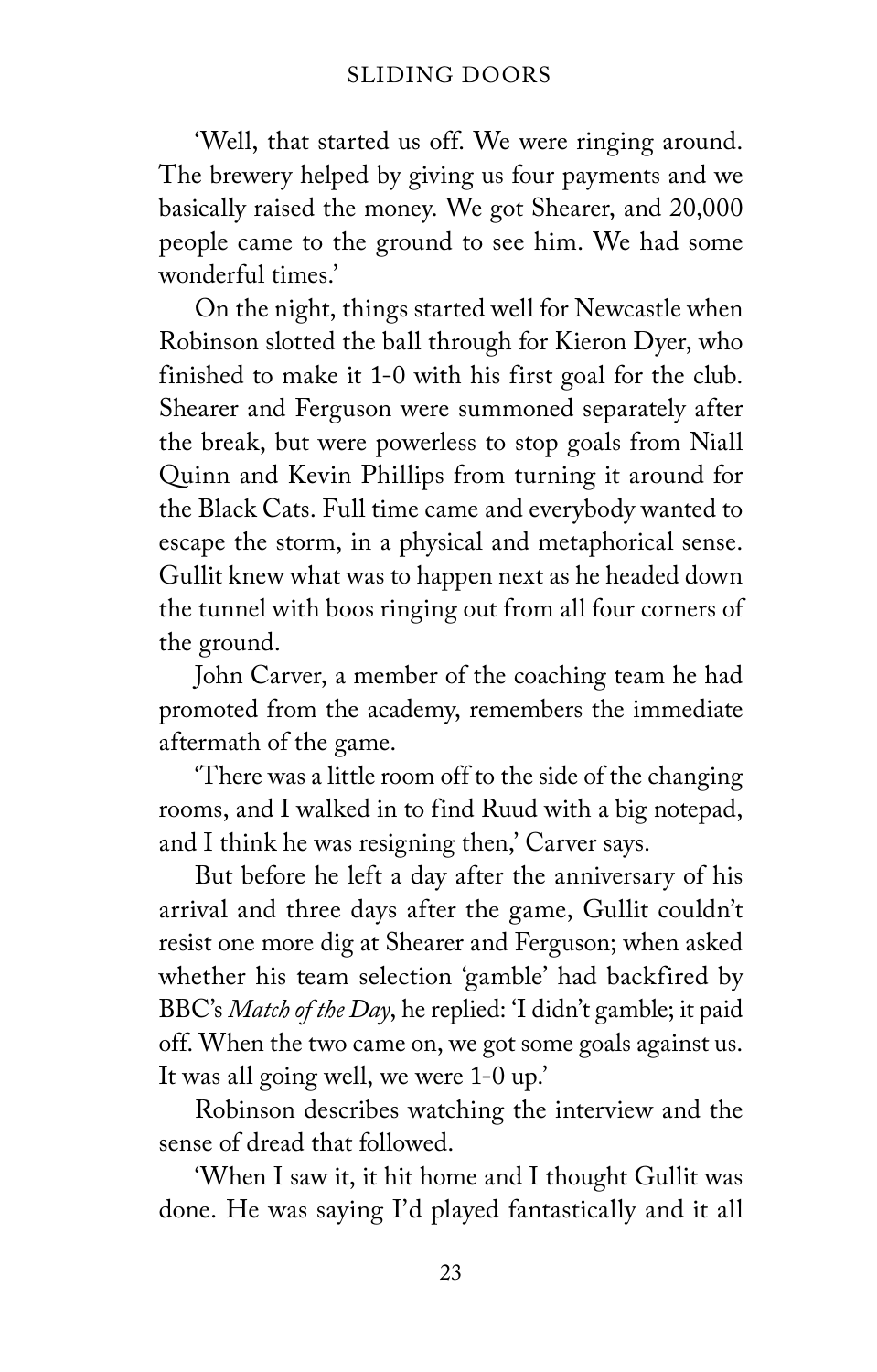changed when he brought Shearer and Ferguson on. It was good for me, but he was putting me up against them two.'

Both senior strikers were left fuming and headed into training extra early the next day to have it out with their soon-to-be ex-manager.

Defeat to Sunderland is cataclysmic at any point; it can be enough to irreversibly condemn a manager in the eyes of some supporters. For Gullit, it was the tipping point, the culmination of a turbulent era, which had its highlight in the shape of an FA Cup Final that Newcastle had lost to Manchester United the previous May. His coaching was lauded by some members of the squad and his reputation preceded him, but having only retired from playing a couple of years earlier, his approach to manmanagement was his undoing, especially when it came to more experienced players.

For all the headlines that followed that night, Shearer wasn't the man most harshly treated by Gullit. Rob Lee, a midfielder signed by Keegan from Charlton Athletic in 1992 and a linchpin of the team over the previous seven years, had the number seven shirt stripped from him in the summer; it was given to Dyer, a  $\mathcal{L}6m$  signing from Ipswich Town. As a close friend of Shearer, perhaps alienating him was seen as collateral damage in a wider battle, but nobody was more relieved to see the back of Gullit than Lee.

'He was the most arrogant man I have ever met,' says Lee. 'We never spoke and didn't have a relationship, and when he took my number off me, he didn't have the courage to do it himself. He got [communications officer] Graham Courtney to do it.

'He didn't like me and I didn't like him, and through Steve Clarke, he told me I could train with the kids or not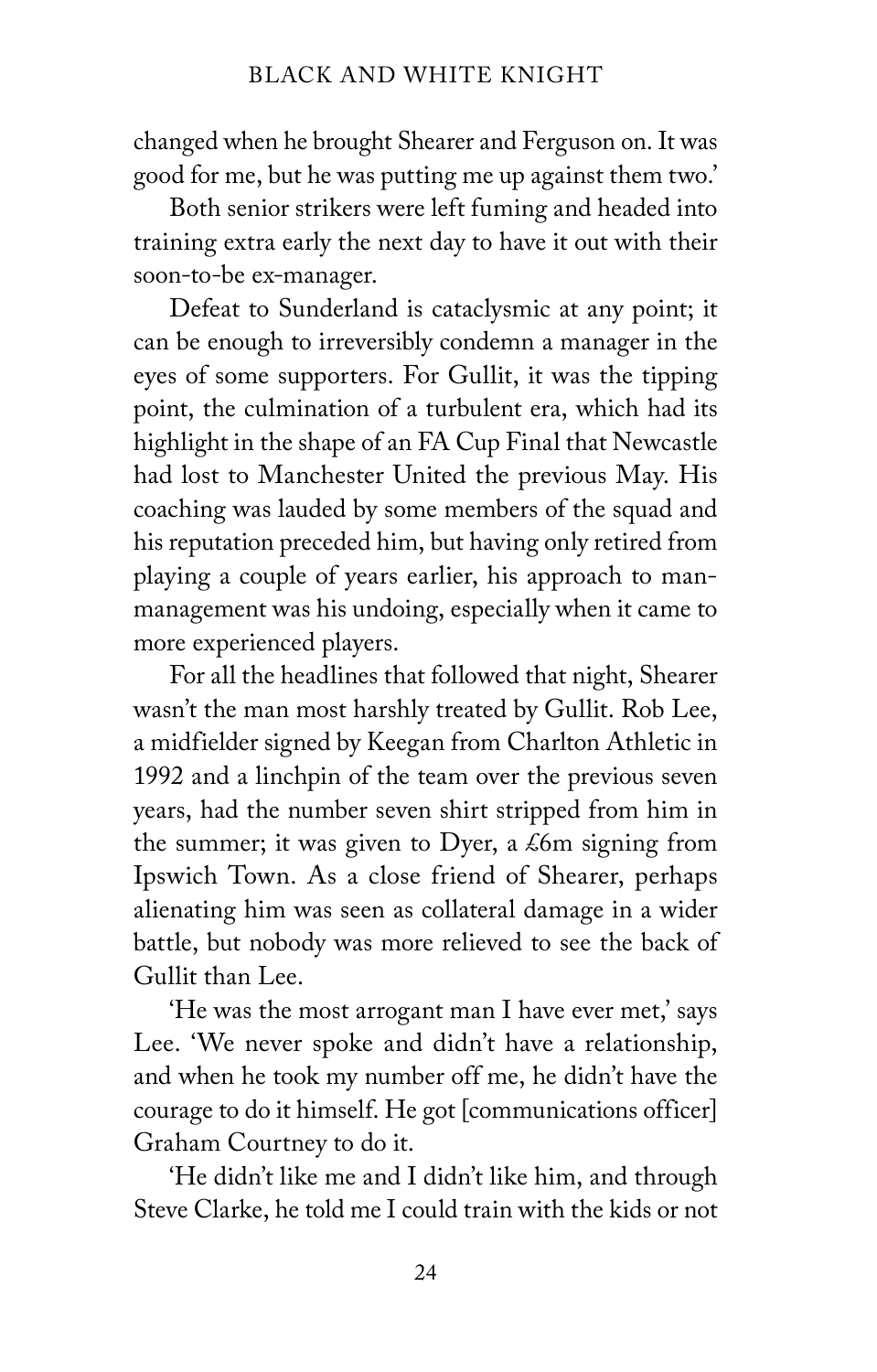come in at all; unfortunately for him, I had a three-year contract and he was stuck with me. He put all his eggs in one basket with the Sunderland game, and if he had won it I think I'd have had to leave. It is the only time I ever wanted Newcastle to lose.'

It wasn't just the treatment of players that ultimately made Gullit's position untenable, but the staff too. On one morning at the training ground, he demanded long-standing kit man, Ray Thompson, clean his boots in front of the squad. Warren Barton, who always insisted that everyone deserved respect, made a point of doing the job instead.

Upon his departure, Gullit refused to take a penny from the club in compensation despite the fact he had been called in to be sacked; he was entitled to £750,000.

Freddy Shepherd, who replaced Hall as chairman in 1997, told the *Daily Mirror*: 'I phoned him in the morning. We'd had letters, all sorts, from supporters. There had been a dust-up, words said, between the big players and him that morning, in Ruud's office. For once I didn't say too much too quickly when he came in. Then Ruud said, "Before you speak I want to do a press conference tomorrow saying I'm leaving … and I don't want anything."

'He had the press conference, never slagged anyone off and left without a penny. Ruud was the most honourable manager I ever met.'

Having built up a relationship with many of the players over his time working in the background at Newcastle, John Carver admits having made mistakes after being caught in the middle between Shearer and Gullit. The new era meant a clean slate, and a number of apologies had to be made.

'I had a good relationship with Alan, Ruud knew that. I made a lot of mistakes learning in that role early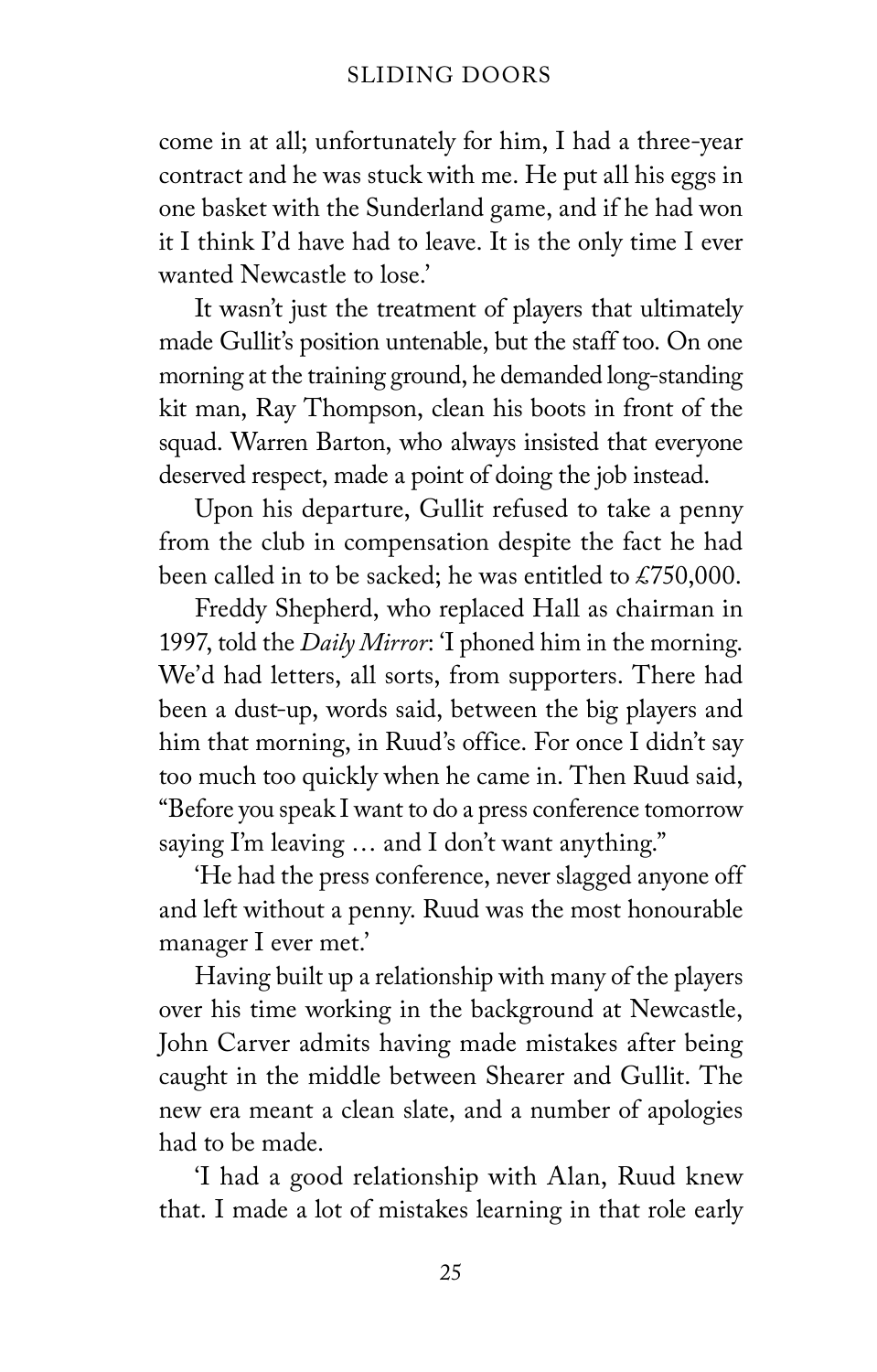on because I didn't realise, as well as being the coach, I had to be the link between the manager and players. It was very difficult when you had the players against the manager who had given me the job. I had to find my way a little bit, and in fairness when he left I apologised to some of the senior players and said, "Look, give me another opportunity and I'll get it right."

'Paul Ferris was the physio at the time and we had been friends since we were 16, but our relationship got strained because I wasn't sure who to look up to. Gullit was the leader and the boss, I had to do as he asked. I nearly lost a lot of good friends through it but corrected a lot of errors.'

The impact of Gullit's poor man-management even reached boardroom level, with Shepherd apologising to Lee after his resignation was confirmed.

'When Gullit left, Shepherd basically apologised,' says Lee. 'He said, "Look, Rob, I'm sorry, I put the manager in charge and I couldn't interfere." I understood him, and I appreciated him coming to see me and saying, "It wasn't my decision, I have to back the manager." He does, sometimes chairmen don't agree with what their managers are doing, but they can't interfere. They pick the manager, who makes the decisions, and if they step in, what is the point of the manager being in charge?'

And so, Newcastle United's hunt for a new manager began; they needed someone who understood the club, the city and the people. There was one obvious candidate.

#### \*\*\*

In the summer, it just so happened that Bobby Robson had returned home after a near 50-year footballing career.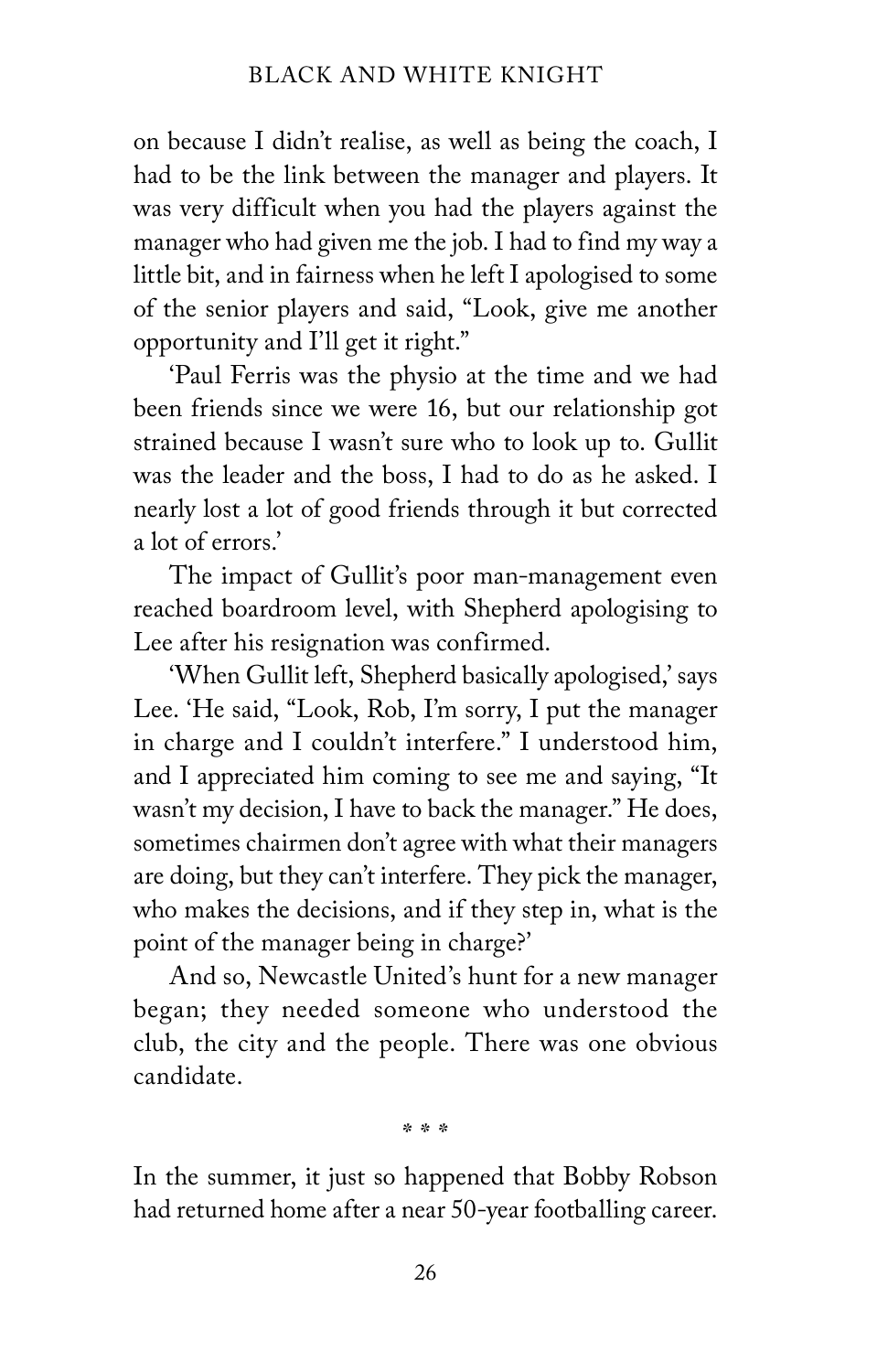Robson and his wife, Elsie, were residing in Suffolk, having spent nine years in Europe.

He left England in 1990, following a long and successful spell at Ipswich Town and eight years in charge of the national team, to enjoy time with PSV Eindhoven, Sporting Lisbon, FC Porto, FC Barcelona and PSV once again. Going home was supposed to be in aid of a retirement; aged 66, he'd been through a lot on and off the pitch, including very serious cancer treatment twice, and had been persuaded to live a calmer life by a family who hadn't seen as much of him as they would have liked.

But Robson was such a football obsessive, and August wasn't for shopping. It took until his first afternoon at a supermarket after the season started for him to realise that he still had more to give to the game he loved. Managing Newcastle, the club he had supported as a boy but turned away from to join Fulham as a teenager, was a dream. Having already resisted the temptation to return while at Barcelona, as the Magpies looked to build on the work done by Kevin Keegan in 1997, it quickly became evident that he wouldn't let the opportunity slip again despite the alarming situation waiting for him at St James' Park, and the wheels were set in motion to get him into the hotseat; everything seemed to be falling into place.

Hall had stepped away from the boardroom by the time Robson finally joined; Shepherd was in charge. Prior to that, the pair of them went out to Barcelona, separately, alongside Fletcher and Hall's son, Douglas, for private talks. Hall says failure to secure Robson's services the first time around was his biggest regret in football.

'We had two very good friends, who were sports writers for the *Daily Mail,* Joe Melling and Bob Cass. They knew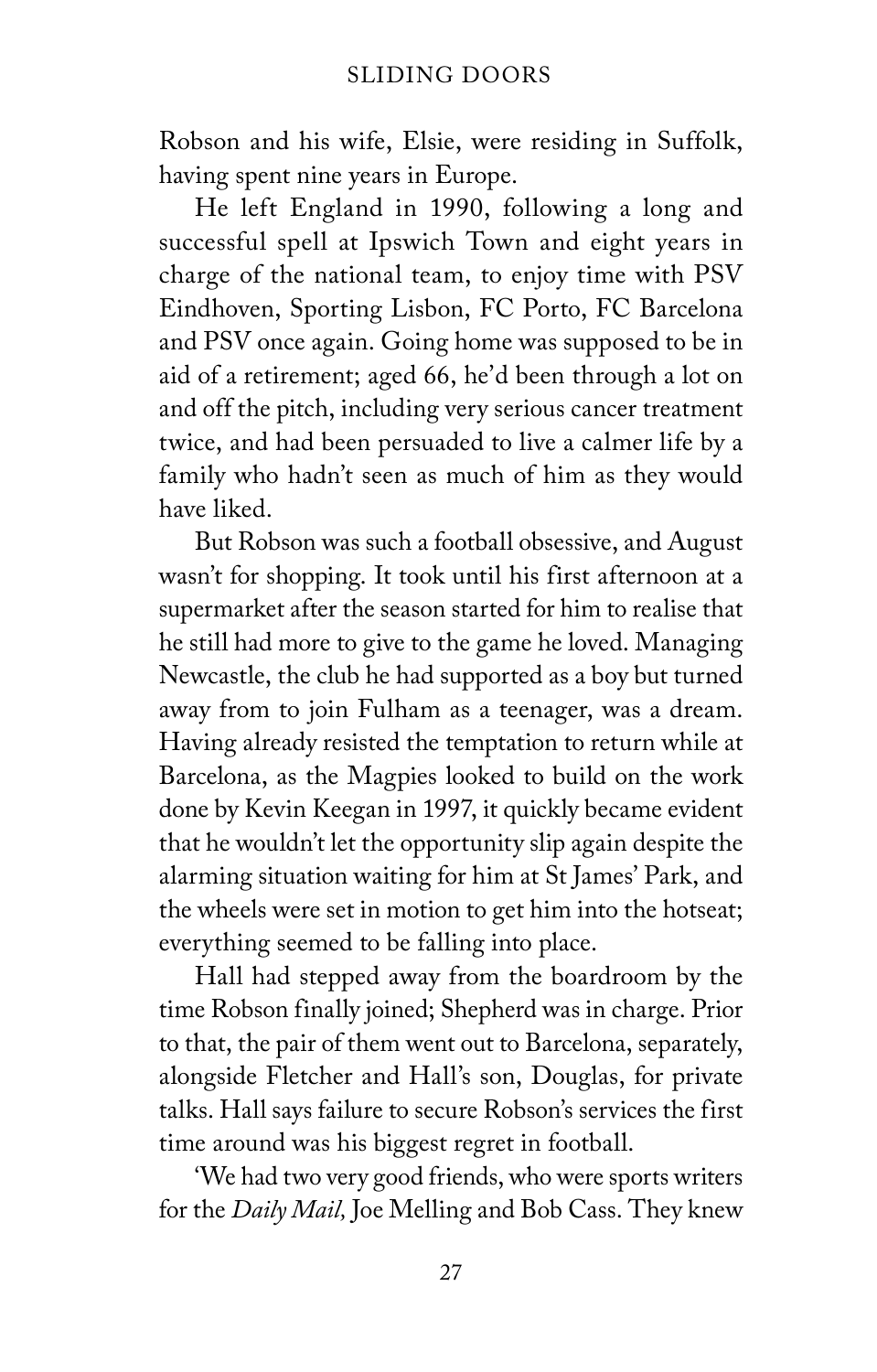Bobby very well, and he was probably England's most successful manager abroad,' Hall recalls.

'He'd won titles in Holland and Portugal and we were thinking about how we could get him. Melling said, "I think he'll come back. Elsie wants to come back." He had a two-year contract at Barcelona and he was coming to the end of the first year. We fixed a meeting up, privately and quietly, and we all took different routes to Barcelona and met at Bobby's house.

'We had a good chat and ate lunch with them. It was a lovely, sunny day; they had a lovely garden. We talked about him coming back, and eventually he agreed that he would come to Newcastle. Everybody shook hands, everybody agreed and it was great.

'We all went our separate ways and I went to my house in Marbella for a couple of days. That night, I thought I would just ring him to make arrangements for how he would come back. I could just tell in his voice that his mind had changed.

'"I can't let Barcelona down," he said. He was a very honest, very loyal man. While he was over there, Melling had said that Barcelona wanted Louis van Gaal as their next manager, and they thought they would get him after Bobby's second year. But for some reason, van Gaal was leaving Ajax around the time we were talking. Barcelona had to go and get him, and Melling knew they'd approached him. If they didn't get van Gaal at that time, they would never get him. He would have gone somewhere else.

'We told Bobby and he said, "No, no! They wouldn't do that to me." So he stayed and we came back. Within months, he'd been moved upstairs. It was quite a surprise to him and quite a shock.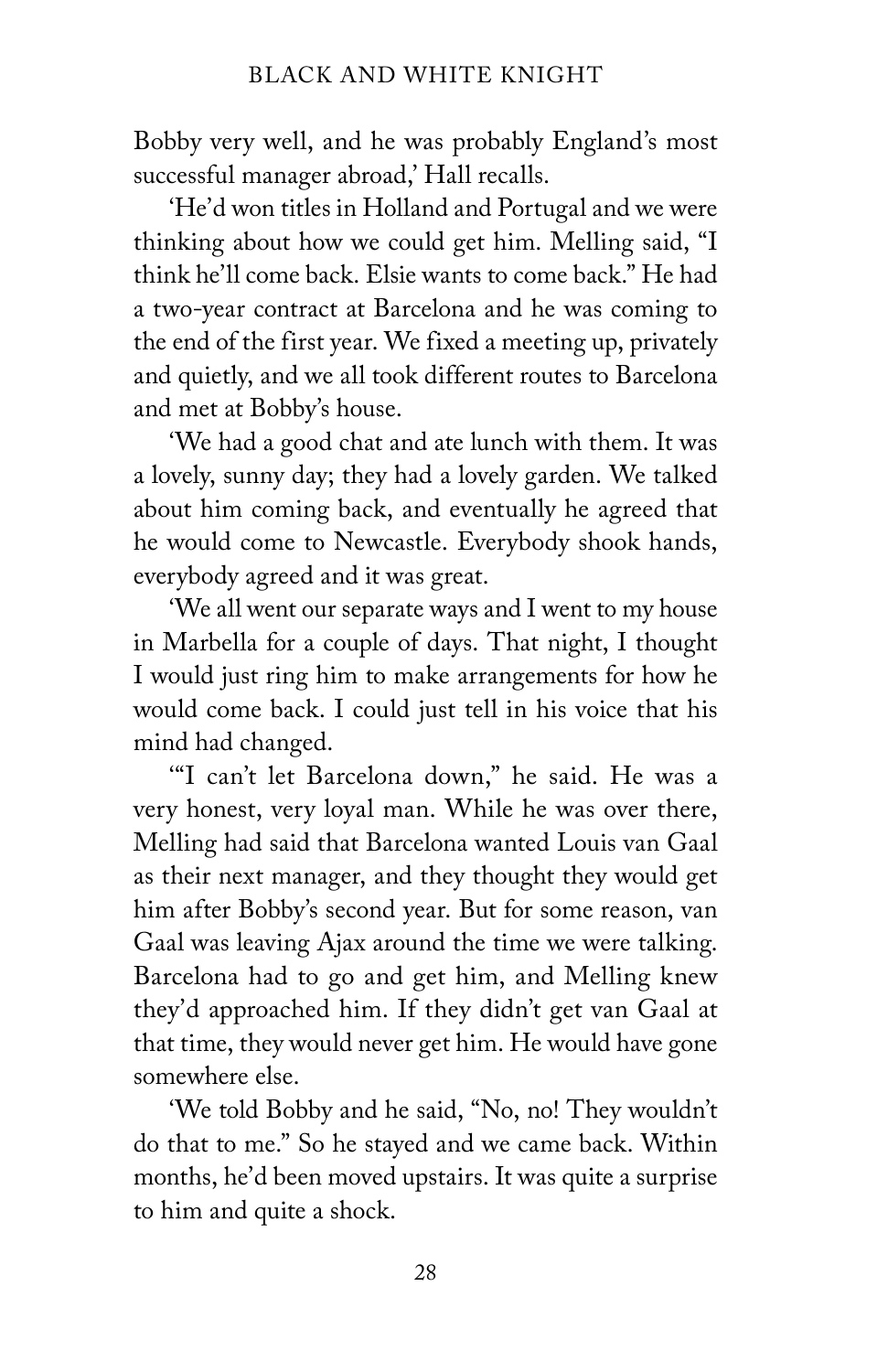'It is my one regret. If we'd got him then, when he was at his peak, we'd have been winning things. That two years made a difference, but he was too much of an honourable man.'

Elsie rang Robson while he was golfing to say Newcastle wanted to meet in London. Confidence among the board members was high; they knew he wanted the job, having almost prised him away from one of the biggest clubs in the world, only for him to change his mind. Theoretically, given he was already back in the area, out of work and open to one last hurrah at the club he loved more than any other, the deal would be easy to strike.

Yet, that meeting ended up as a false start. Robson was acutely aware of the situation and was confident in his own ability and value. He'd won the FA Cup and UEFA Cup at Ipswich and led England to their best tournament performance since 1966, the semi-finals at Italia '90, before winning successive Eredivisie titles at PSV in 1991 and 1992, two Primeira Liga crowns with Porto in 1995 and 1996, and the Copa del Rey, Supercopa de España and European Cup Winners' Cup at Barcelona in 1997.

Not only were Newcastle drifting towards disaster, but they hadn't won a major trophy in 30 years. Believing he had the credentials to end that wait and knowing just how much the club needed him, Robson rejected their initial offer of £400,000-per-year because it was too low, and sent Douglas Hall, Shepherd and Fletcher away with the instruction to try harder next time.

They did just that, and eventually got their man, for an annual salary of  $\text{\pounds}500,000$  with a bonus of the same value if Newcastle stayed up. Robson finally took the job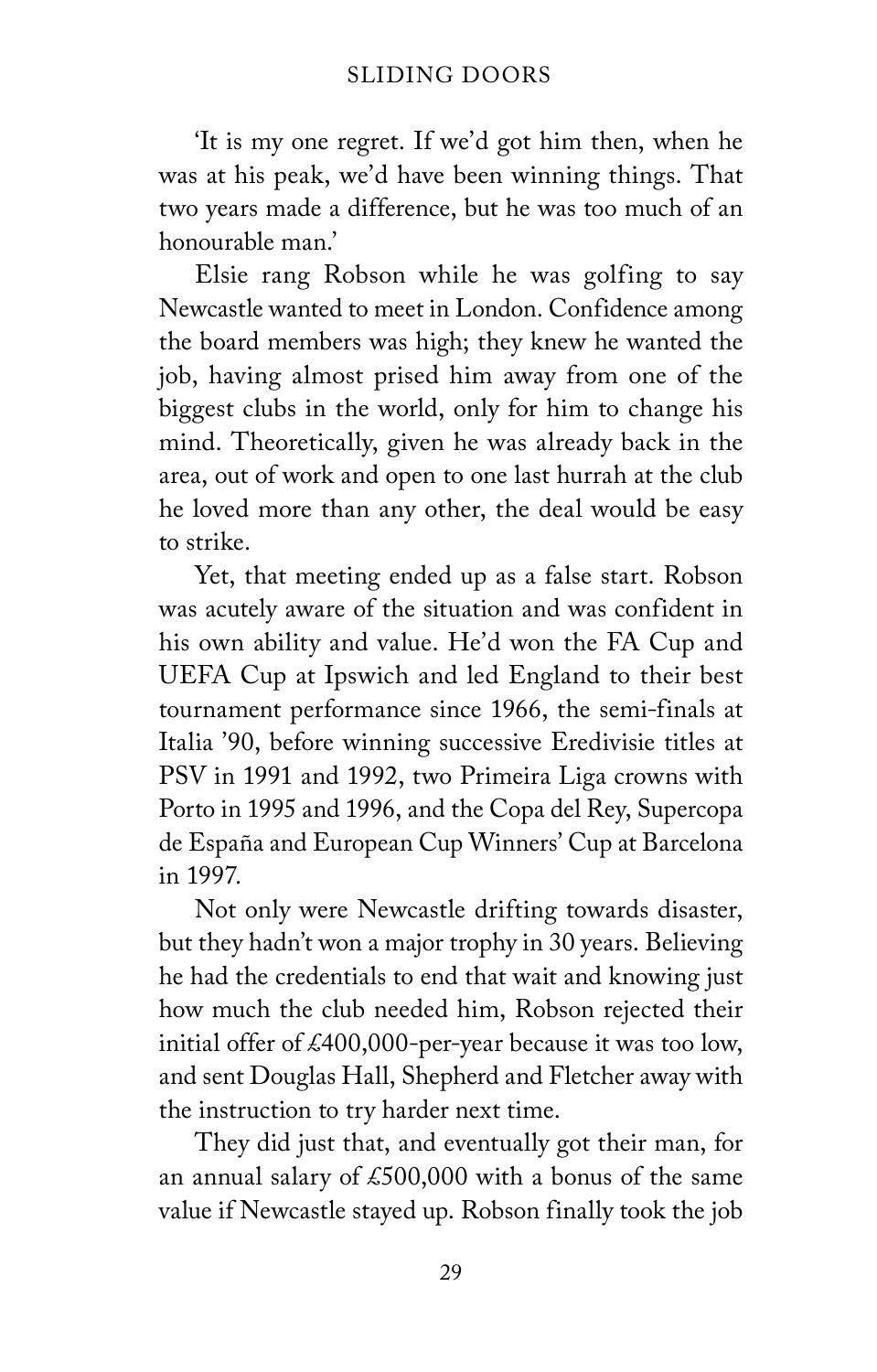he had desired most. His unveiling, if he wasn't sure of how supporters would react already, was a clear indication of the feeling towards him; a weight had been lifted by Gullit's departure, but the excitement was palpable as he set foot in the stadium for the first time.

Misery had been compounded further after the Sunderland game with a 5-1 loss against Manchester United at Old Trafford; former Newcastle striker Andy Cole scored four, with Ryan Giggs adding the other. Henning Berg's own goal had levelled the score in the first half, but Nikos Dabizas's red card after the break led to a capitulation. Robson's arrival could hardly have come soon enough, and he settled in over the international break.

'When we got the news that Bobby was coming in, there was excitement and pride in the dressing room,' says Warren Barton. 'To play under someone like him, with his knowledge of the game, was amazing. But he brought a feel-good factor. He was a gentleman, too; he treated everyone with respect, whether they were a player or someone making him a cup of tea. That really rubbed off on the players.'

Thousands of fans flocked to St James' to welcome him on 3 September, congregating outside the Gallowgate End, around the corner from where, in 2012, a statue was erected in his memory; a further 500 appeared for his first training session, too. It was imperative that he hit the ground running on the pitch, but before he could do anything, he needed to heal some of the wounds left over from what had gone before.

Shay Given, Newcastle's third-highest appearancemaker of all time and goalkeeper between 1997 and 2009, said it was his presence that reminded the squad what it truly meant to pull on the black and white shirt.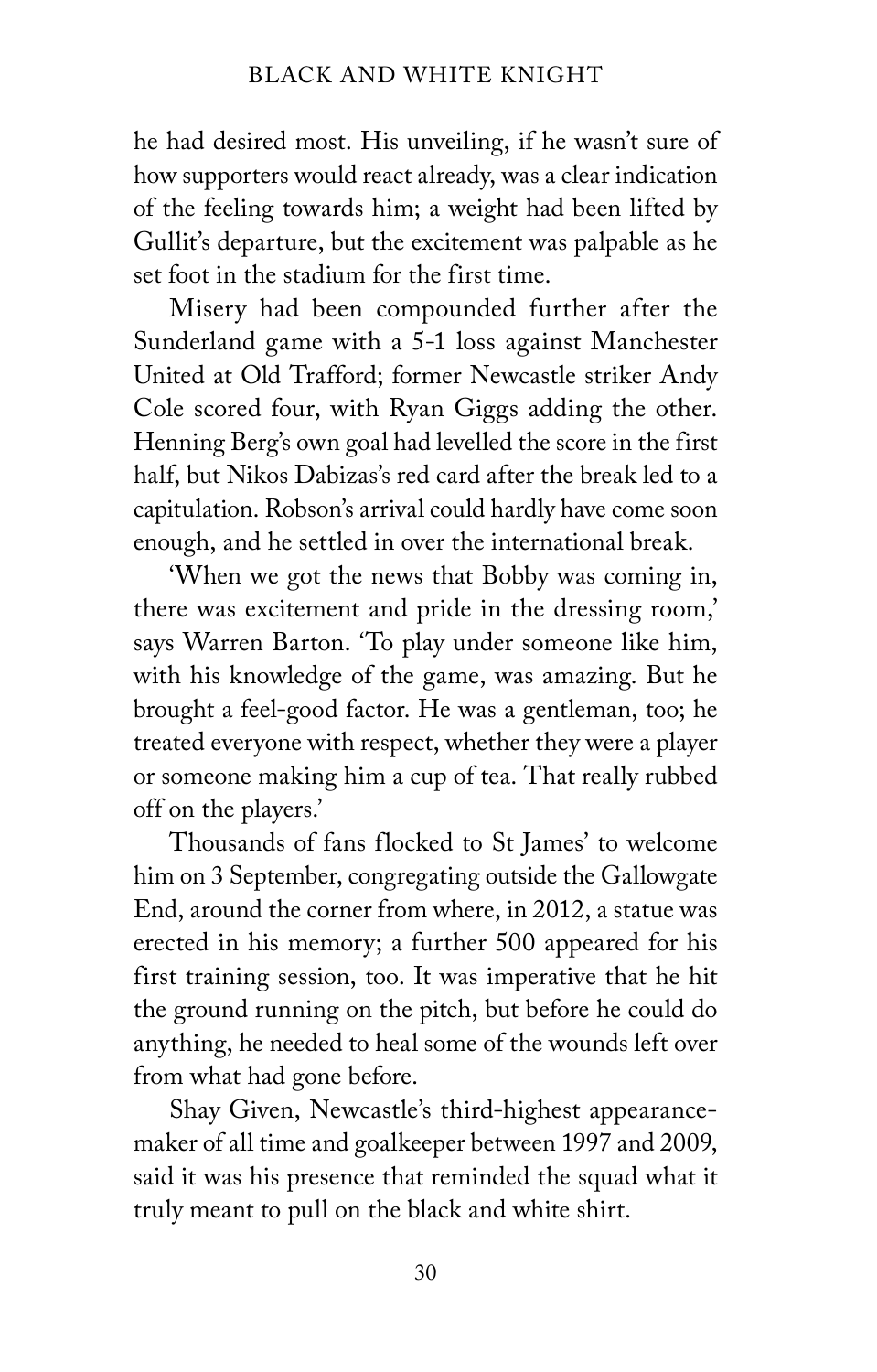'He gave everyone a fresh start and a reason to play for the club again,' Given remembers. 'He grew up in the area and made it clear how lucky we were to play for Newcastle, and what a privilege it was, especially with some of the foreign lads who didn't realise how big the club was.'

Nolberto Solano, who played for Newcastle in two spells between 1998 and 2007, said experience was the key difference between Gullit and Robson, with plenty of big characters in the squad that the latter inherited.

'Gullit was a good coach, but he had only retired [from playing] two years before coming to Newcastle. He wasn't the right manager to deal with the experienced players we had like Alan Shearer, but Bobby would read every situation; he was very intelligent.'

Robson couldn't get away from the fact that his age was a story, and almost instantly in his unveiling to the media, he was asked whether he felt up to the job.

'Do you want to race 100 metres? You're either 66 years old or 66 years young,' he quipped with a glint in his eye. It was the first example of the trademark wit, which showed his humorous side while at the same time sending out a warning to the press that he had their number. He would also profess his love for the Newcastle players of his youth like Jackie Milburn and Albert Stubbins, proving to supporters that he was one of them.

There's no doubting, though, that the players wished he had arrived sooner, and as a slightly younger man, as Solano attests: 'I think we should have got Bobby in a little bit earlier. It is not easy when you are in your late 60s or early 70s.

'If you look at Sir Alex Ferguson or Arsène Wenger, they stayed at their clubs for 20 years. Obviously, this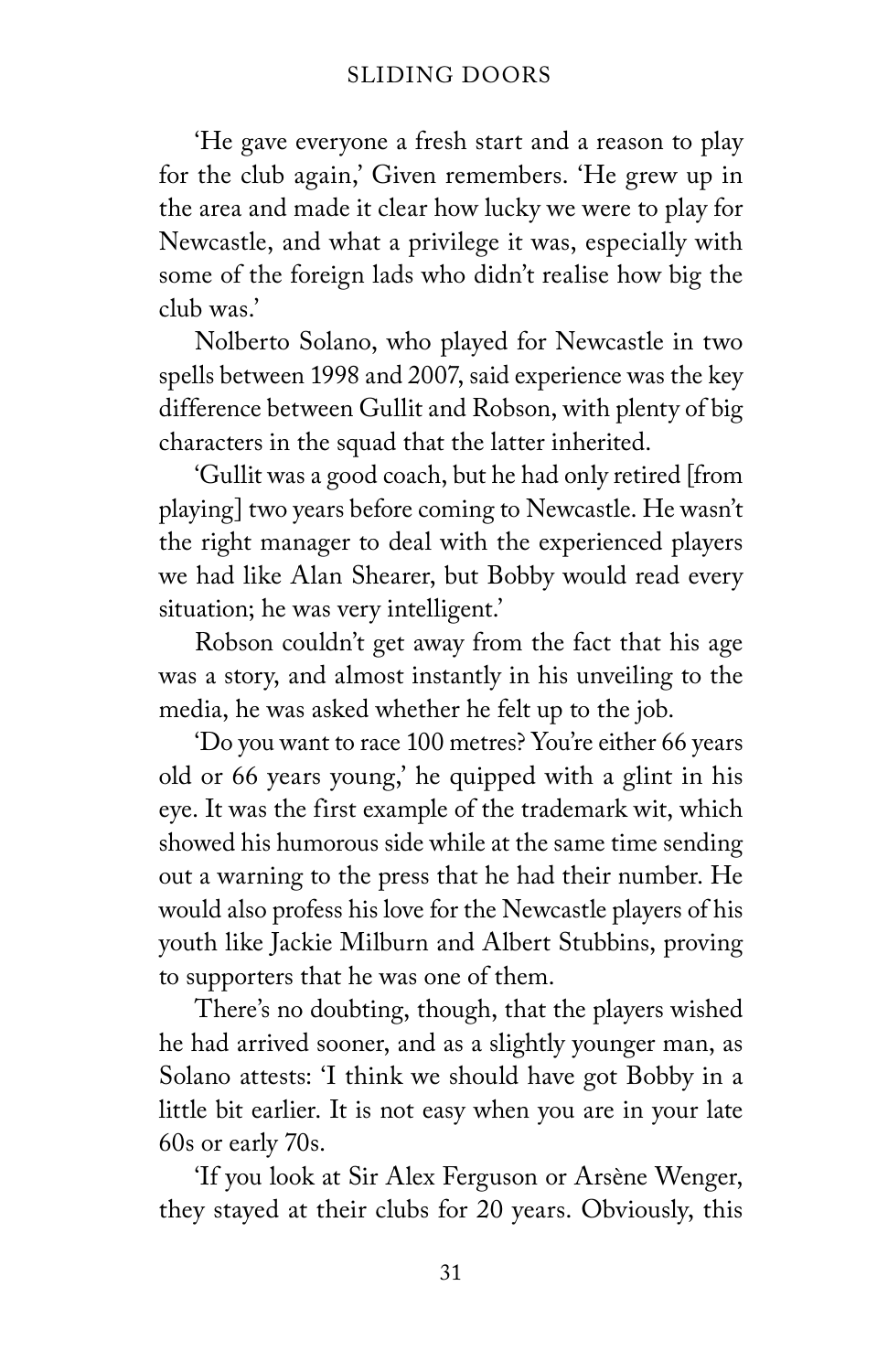wasn't possible and unfortunately we caught Bobby a little bit late for that.'

More important than anything else, Robson needed to form a team around himself. Gordon Milne arrived as director of football, while the new manager's close friend from his Ipswich days, Charlie Woods, came in as chief scout. Speculation was growing that a new coach would be arriving, too, leaving Clarke and Carver somewhat in limbo before Mick Wadsworth joined as his assistant.

'Bobby coming in gave everyone a lift, but there was a strange feeling for myself and Steve Clarke,' says Carver. 'We were at a bit of a loose end, waiting to see who he brought in. We met Gordon Milne and Charlie Woods, but we were hearing rumours of a coach coming in. Steve and I were obviously very vulnerable. For the first few days, he had nobody with him, but then suddenly Mick Wadsworth appeared.

'In fairness, Bobby was a coach, so he would take some sessions and Mick would take some sessions. Me and Steve were effectively professional ball boys and, when it got to the winter, it was freezing cold and the only way to keep warm was collecting balls from behind the goals. Steve said to me, "We're not going to get anywhere here, John, I've got a chance to go back to Chelsea," so he left.

'That's when it all started opening for me and I developed a relationship with Mick and Bobby.'

Carver would become more involved with the set-up and stepped into Wadsworth's shoes just shy of two years later, when the latter would take up a role at Southampton, and then become manager at Oldham Athletic.

But Woods was Robson's most trusted ally. He had known him the longest, having built up a relationship during their time together at Portman Road. Woods,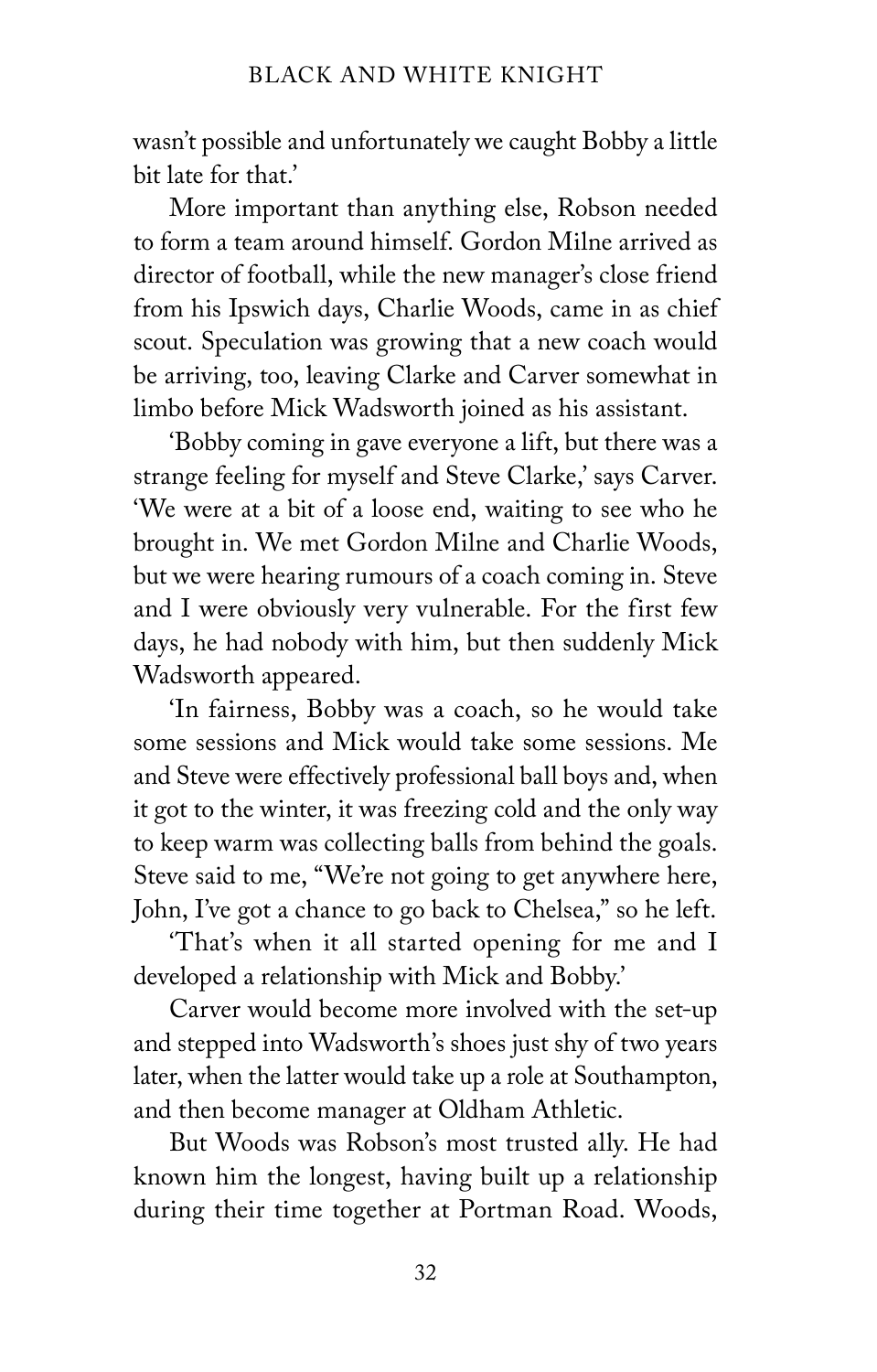who first came across his close friend in 1960, while playing for Newcastle in a 6-0 defeat to West Bromwich Albion, for whom Robson was playing up front, would go on to be a youth coach for Robson before working in an unofficial capacity during his time as England manager, basing himself in northern Italy during Italia '90 and watching opponents. They finally reunited properly at St James' Park, but only after negotiations with Tottenham Hotspur, where Woods was a scout.

'Just as he got the job, he phoned me up and he was in his car,' Woods says. 'He says, "Charlie, it's Bob." I go, "Where are you off to?" He says, "Charlie, I'm off to Newcastle because I've got the Newcastle job."

'He loved Newcastle, so I said, "Oh, fantastic, well done." I was at Tottenham and after a couple of weeks he said, "Look, I want you to come to Newcastle with me."

'"Oh crikey," I said. "I've got a job here." But I travelled up to meet him and he wanted me to come. I told him, "You'll have to put this right with Tottenham!" "Leave that with me," he replied. He sorted it and I joined him at Newcastle.'

Milne, too, had close ties to Robson and would head to Newcastle in a supporting role to the new manager away from the training pitch, becoming director of football after three spells in Turkey, in charge at Beşiktaş, Bursaspor and Trabzonspor, which sandwiched time in Japan. The two had become friends over time, having gone up against each other when Robson was at Ipswich and Milne was in charge of Coventry City.

'I had a long history with him, it started back in the 1970s,' says Milne. 'I went to Coventry as manager and Bobby was at Ipswich. I was at Coventry for 10 years, Bobby was at Ipswich for 13 years and another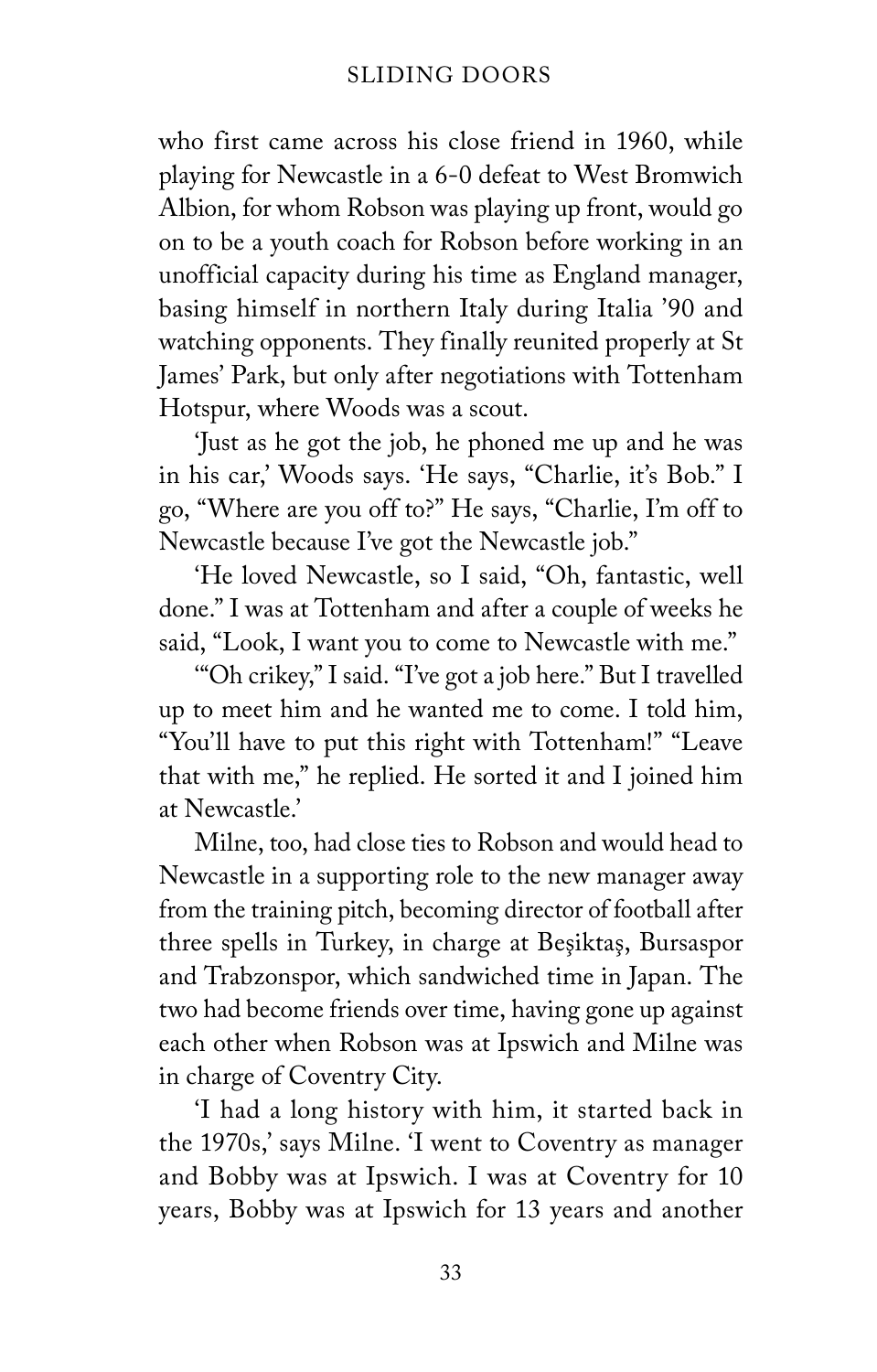pal at that time was [Southampton manager] Big Lawrie [McMenemy]. We'd all done over 10 years, which even back then was quite rare. A friendship developed over that time, and I knew Charlie Woods too.

'I'd finished off in Turkey, and he'd been up there for a while. We were chatting again, I was asking how he was doing, and he said, "I could do with a bit of help but I'm not too sure in what area. What are you doing?"

'That was the start of it, and then eventually he came back to me and asked if I'd be interested in coming in with the title of Director of Football. That probably means a little bit more today; in those days nobody was very sure about it. But to him and me, I was there as a friend and a supporter.

'I've always said, if the position of director of football exists at a club now, he should appoint the manager. He is going to be loyal to the manager and not a threat. If there is a manager in place and a director of football comes in over his head, the manager might not trust him. But there was never going to be any problems like that in our relationship because it was so close and so tight.

'I don't think I'd have done this for anyone else, only him. I was at a different stage of my career, I'd more or less finished it. I was getting to the stage where I was content with what I had, trying to get a bit of time for myself and my family.'

The arrival of Paul Montgomery, whom Robson headhunted for his scouting team after he had worked closely with Jim Smith at Derby County, helping them gain promotion to the Premiership in 1995/96, came first, preceding that of Woods. Montgomery, a native of the North East, would become a valuable asset alongside Woods, Milne and Wadsworth.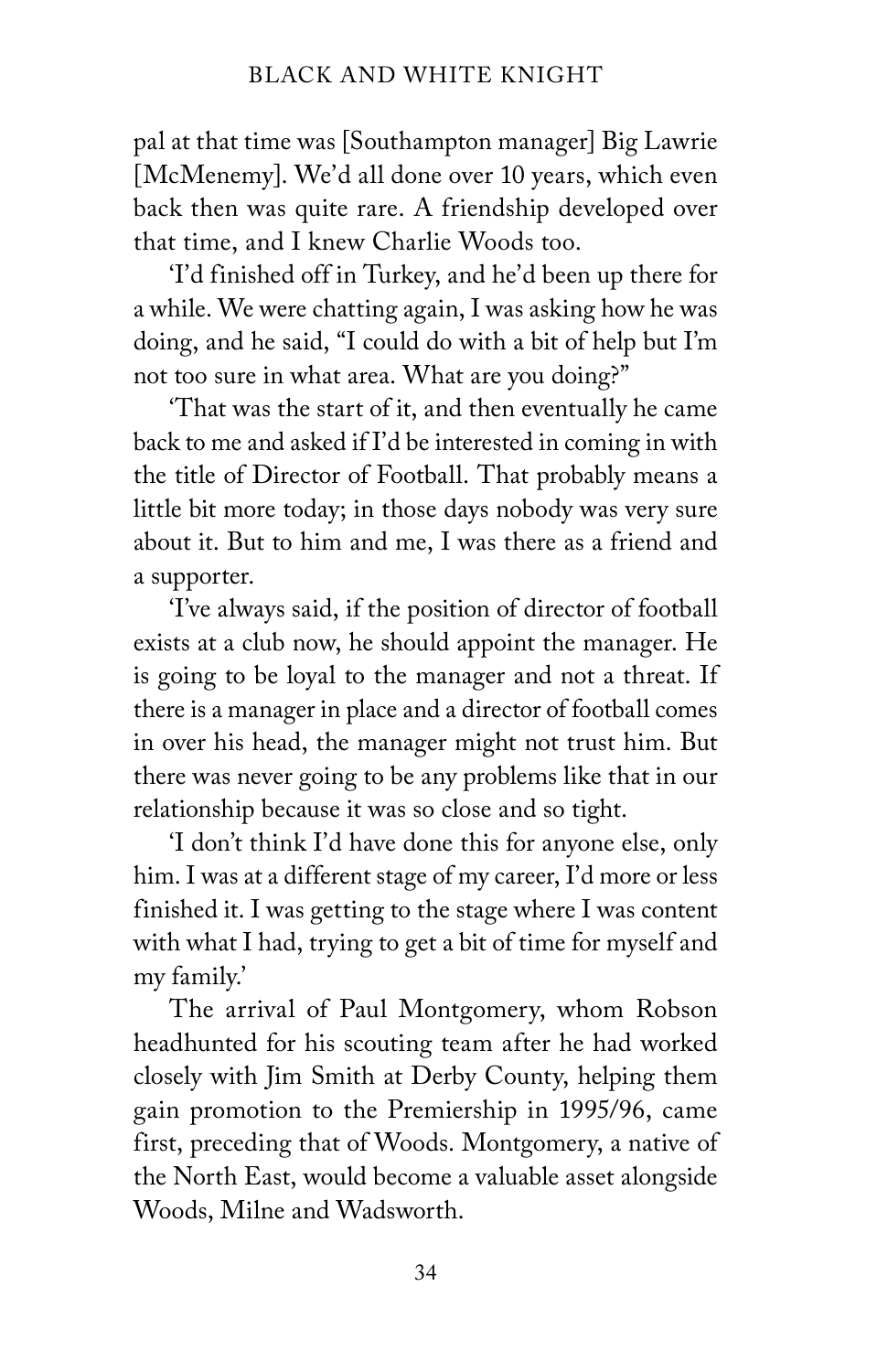'Bob rang Jim Smith and asked if he could take me to Newcastle,' Montgomery says. 'My job at Derby was to put players together for Jim and they were virtually all free transfers. I think I spent about three million quid; I was wheeling and dealing and it just worked. I'm imagining Mick Wadsworth was instrumental for me with Bob, because when he first went to Newcastle, they didn't have any money and they were bottom of the league.

'Mick was manager at Carlisle United when I took Rory Delap and Paul Boertien to Derby, and I took Matt Jansen on trial. He'll have known my ability to work with a limited to zero budget. I remember Jim said to me, "Take it as an honour that he [Robson] has asked for you."'

Within the squad, almost instantly, the mood had been lifted. Nothing quite summed up the level of damage control required like the situation with Rob Lee. Few players had given more to Newcastle than he had, but there he was, ostracised and discarded, without as much as a squad number.

Lee bided his time and was swiftly rewarded, heading straight back into the team for the trip to Chelsea for the dawn of the brand-new era. Robson made the senior players central to everything he did, dubbing Lee, Warren Barton, Alan Shearer, Shay Given and Gary Speed his 'blue chip boys'.

'I never had an agent and I never pushed to leave,' says Lee. 'I was always hopeful with every passing game that there would be a change, because Gullit wasn't doing great. I was hopeful he would leave before I did.

'When Bobby turned up, he lit up the room. It was his dream to be Newcastle manager; he was just happy around the place, and it went from being somewhere nobody wanted to be to a place where everyone was laughing and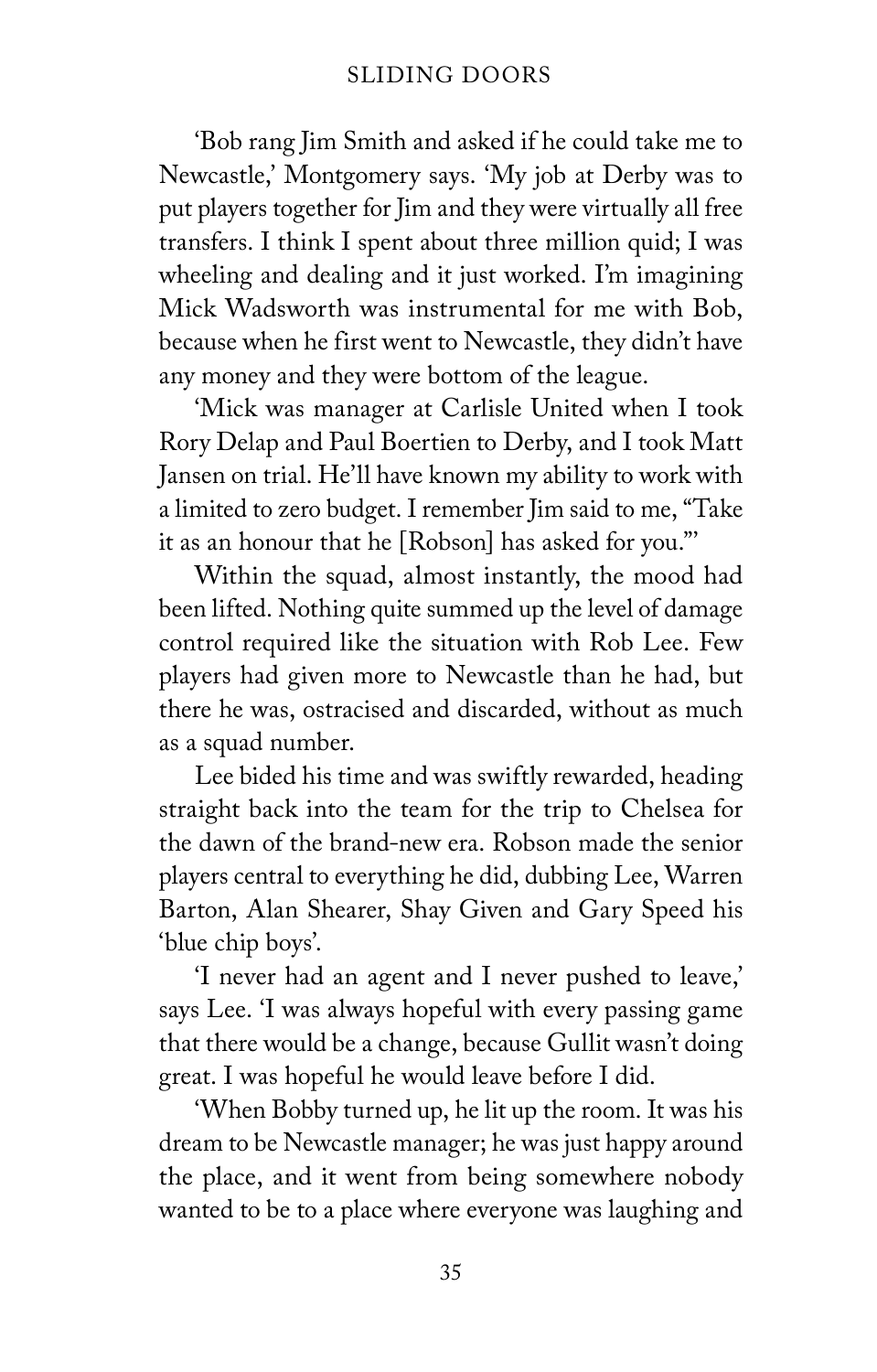joking. He knew we had good players, and if we played for him, there would be no problem with relegation. Myself, Alan, Warren, Shay and Speedo were already the "players' committee" in the dressing room, and if Bobby wanted anything doing, he'd come to us first.'

Unable to recover his number seven shirt midseason, Lee took 37 before reclaiming his previous shirt the following summer.

'Gullit gave Kieron Dyer number seven, and once he'd gone, Kieron offered me it back but league rules stated you couldn't change your number during the season. I had always played in number seven for Newcastle; 17 and 27 were taken and 37 was quite near my age, so I took it.

'I didn't ask Kieron for it back, he offered it to me, which was nice of him.'

Lee's reintroduction to the squad was evidence of the change in atmosphere, and the fight, energy and passion Robson demanded from the off was obvious even in defeat at Stamford Bridge. Newcastle went down to Frank Leboeuf's first-half goal, despite battling away, and probably deserving something from the game. Nevertheless, they remained in the bottom three.

Afterwards, Robson couldn't hide his excitement at being back in English football as Newcastle manager, but it was clear he understood how difficult it would be to leave his mark from the start. He told Gary Lineker, his main striker during his England days, who was working for the BBC's *Match of the Day*: 'It is a big job, it's mammoth. We have a lot of players, maybe too many, but we have nine good players who were injured, so have a better selection than we could put out on the pitch.

'I can't say what happened under Ruud, he's a colleague of mine and he had a very difficult task. We needed a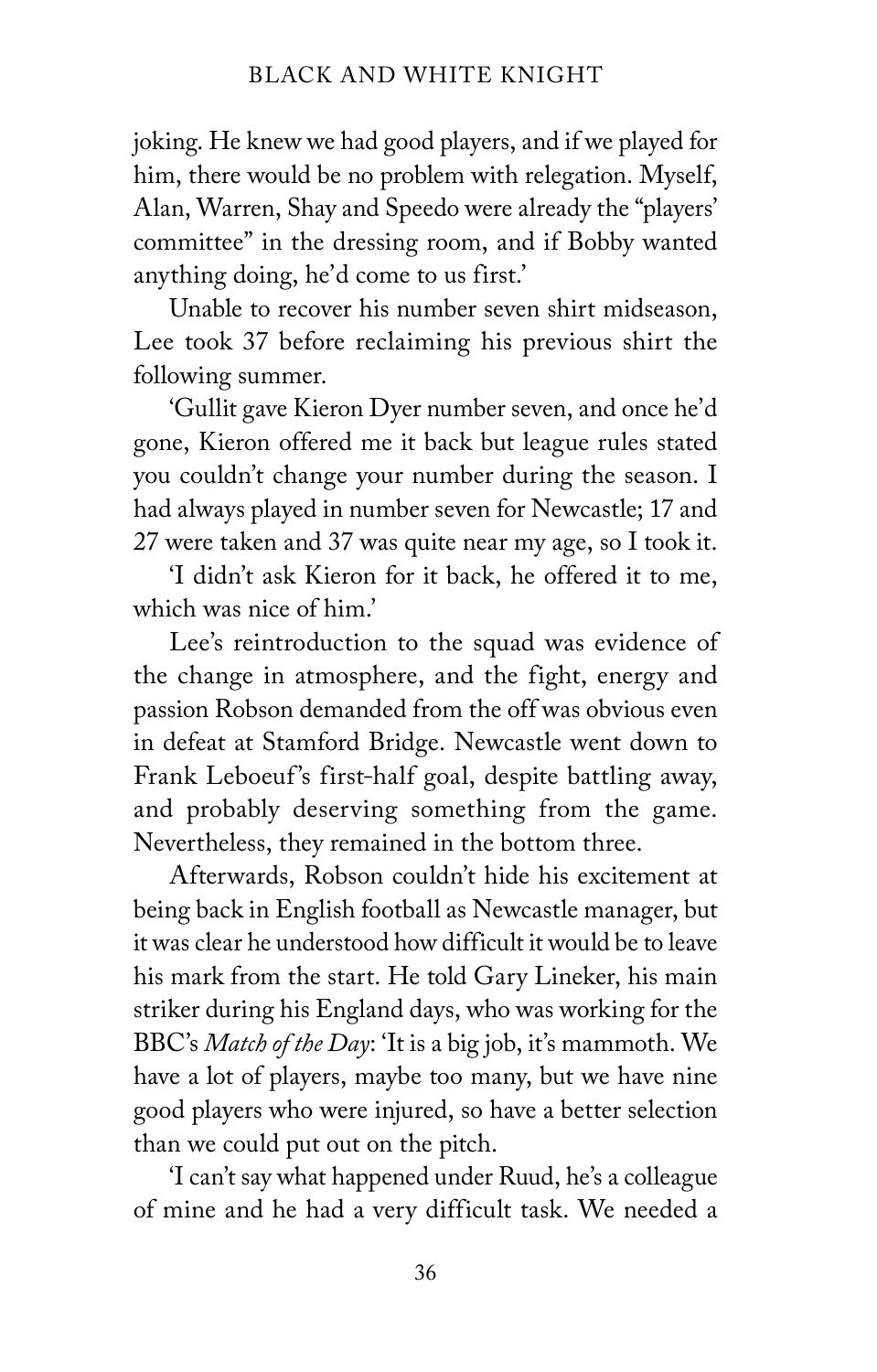victory so badly today, the team hasn't won a game for weeks and weeks. I think if we can get everybody fit and instil some self-belief in the players, they'll be capable of getting us out of trouble and up the league.

'It's good to be back. I love English football, I've watched it on television over the years, but to be right back in the heart of it is a thrill for me and I'm very excited about it.'

Tellingly, Alan Shearer had instantly come back into the side, alongside Duncan Ferguson in attack. Paul Robinson was on the bench, but he had noticed a difference in the whole squad's morale now Shearer was in a better mood. Robson had taken him aside and told him he wasn't facing the goal enough.

'Alan was smiling again,' Robinson says. 'He was England captain. Obviously nobody is bigger than the club, and he didn't make decisions or anything like that, but he owned the dressing room. Not in a bad way, everybody loved him, and you knew that if he was happy, he was getting you one, two or three goals a game.'

Newcastle's reward for reaching the previous season's FA Cup Final was a place in the UEFA Cup. Their firstround opponents were Bulgarian side CSKA Sofia, whom they faced away from home in the first leg. Goals from Nolberto Solano and Temuri Ketsbaia got the Robson era off to a flying start, before attention swiftly turned to his debut at St James' Park.

It was against Sheffield Wednesday, the only side below the Magpies in the league table. On paper, this was a relegation six-pointer, though it was perhaps a little premature to be dubbing it so drastically. At 4.50pm on Saturday, 19 September, it felt like anything but; it felt like the start of an incredible ride.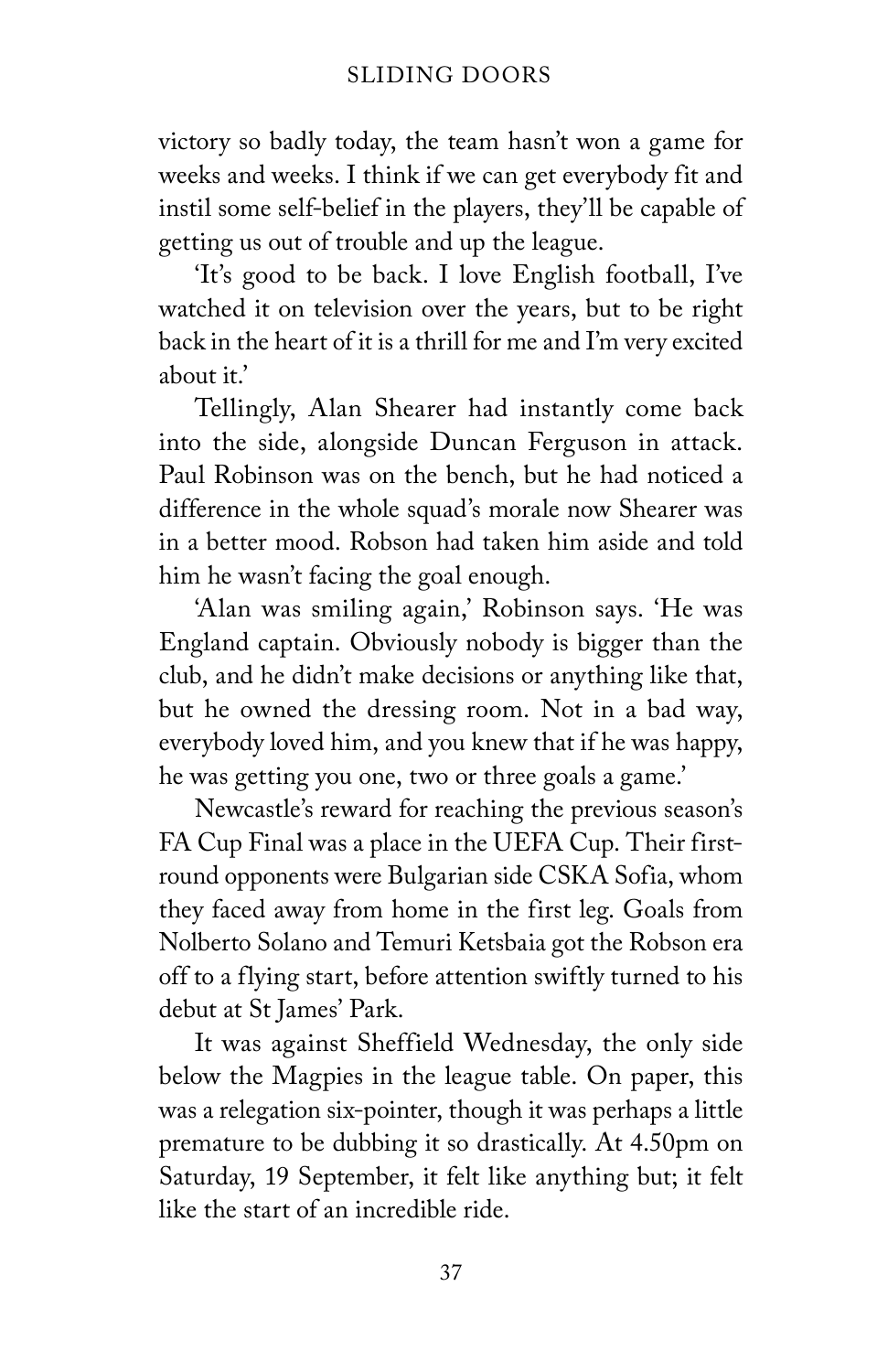#### Black and White Knight

Danny Wilson's side were like rabbits caught in headlights, only Newcastle were like a steamroller. They won 8-0, with Shearer scoring five, adding to goals by Aaron Hughes, Kieron Dyer and Gary Speed. Shearer, not three weeks earlier, had been on the brink of the end of him in the black and white shirt. He would have left with a whimper, through the back door without a second glance, and not on the shoulders of those who worshipped him most as he eventually did; it is no exaggeration to say Robson saved his career on Tyneside, and it all started that afternoon.

A season-high crowd of 36,619 were in attendance – with the expansion to over 52,000, which had been signed off on in 1998, still in the works and set to be completed a year later – to make Robson's bow one of the most unforgettable days of his entire reign. The bad feeling left by the Gullit era dissipated in its entirety almost instantly.

'I could sense something in the build-up that week,' says Carver, who wasn't at the game as he doubled up as an opposition scout on match days at Robson's request. 'Yes, they were working extremely hard, and Bobby was drilling them, but smiles were back on faces and you could sense that the players were desperate to get a hold of something.

'When the city is behind the team the way they were that day, it brings a totally different outlook on the whole stadium. There is a buzz; Sheffield Wednesday were just unfortunate.'

'Alan scored five that day, and the last home game he was on the bench,' says Shay Given. 'To have your captain, your talisman, back onside and scoring goals is huge. Momentum was a big thing for Bobby; he knew the team was good enough to climb the table, not just avoid relegation.'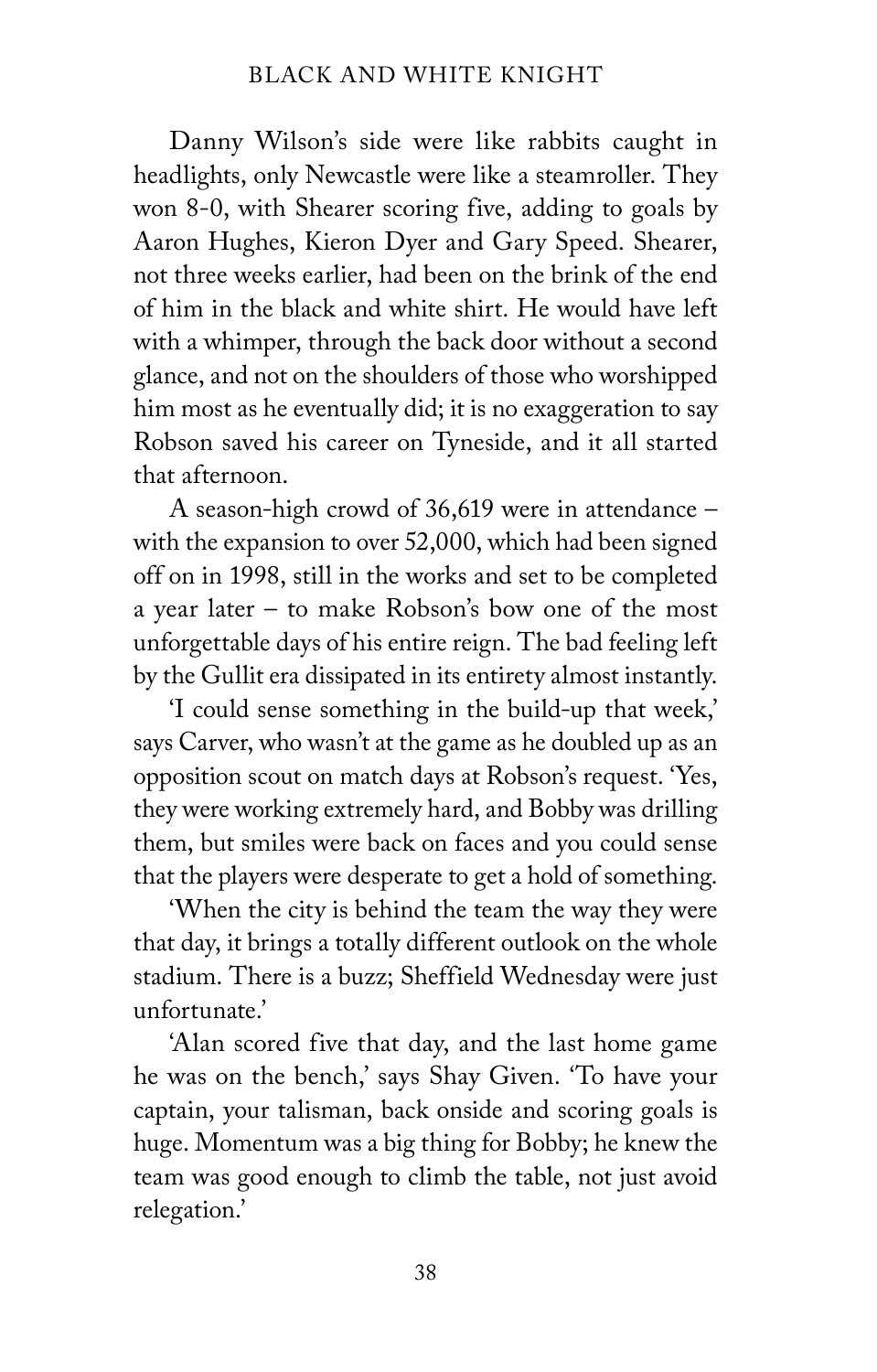Warren Barton identifies the points that were behind Robson's success at Newcastle, and rarely were they more evident than on that day. Whilst it wouldn't always be as straightforward, the basis of his ideology shone through; it was a real precursor to a fantastic five-year spell in charge.

'He got us on the front foot straight away,' says Barton. 'Then he gave us belief, by winning games, and he got the city behind him. There's a feeling in that city when everything is going well, heading to St James' Park, that excitement, you felt like you were going to win.

'In the first 15 minutes of that game, Sheffield Wednesday killed us. The fans stuck with us, players didn't lose confidence or shy away from the ball. There was such an adrenaline rush about that day. After the game, Bobby just said, "Wow!" I don't think he was expecting it.'

Positivity returned; the shackles were off and Newcastle was a loud place again. Loud for the right reasons.Everyone was together, pulling in the same direction; United in every sense of the word. But for all the noise, the smiles and the joy, there was a job that needed doing; three points were required to pull away from trouble. The danger was that the occasion would overshadow the game, but Newcastle were cool, calm, collected and ruthless.

Robson walked into the centre circle to rapturous applause before kick-off; even that was a sign that his career had come full circle. Just over 31 years earlier, he had stood on the very same part of the pitch at an empty Craven Cottage after losing his first managerial job at Fulham, poignantly and pensively looking at all four corners of the ground, digesting the news that he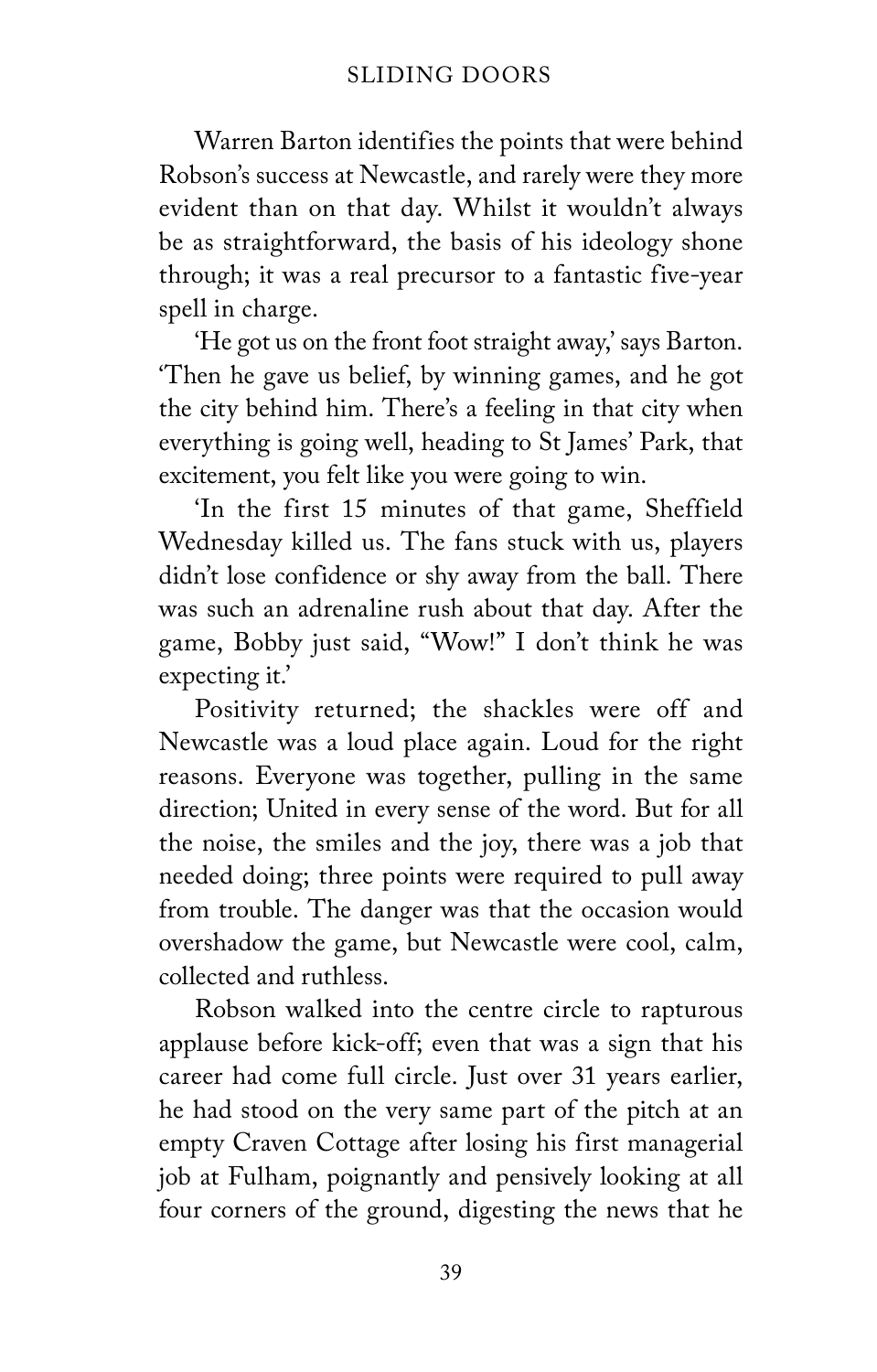was unemployed with tears filling his eyes. Now, having achieved almost everything he could dream of in the interim elsewhere, he was back home with a golden opportunity to be the saviour for his people.

It took 11 minutes for Newcastle to score their first goal, when Hughes headed Dyer's left-sided cross into the bottom corner at the Gallowgate End. It broke the deadlock and the tension at the perfect moment, after what was a difficult start to the match. By half-time, Shearer had completed his hat-trick, including one from the penalty spot.

Dyer scrambled a fifth over the line just two minutes after the break, before a textbook Speed header made it 6-0. Shearer's extra brace rounded it off, but after being replaced by Paul Robinson for the Sunderland game, he took the opportunity to remind the youngster who was boss.

Having won the second penalty of the day, Robinson dusted himself down and asked if Shearer would settle for four goals and give him the chance to score his first for the club. The answer he received was less than complimentary but hardly unexpected.

'I've gone down for the penalty and taken a dive,' Robinson laughs. 'I picked the ball up and said, "Can I have it to get my first goal? You've already scored four." He says, "No."

'"Ho'way man," I said, arguing in front of everyone. He told me to "fuck off", so I turned around and said, "I hope you miss, you bastard!"

'When he scored, the first person he dived on was me, and he called me a cheeky bastard. It was banter, but I was desperate to score; it was a free shot at goal. Knowing my luck, I'd have missed anyway.'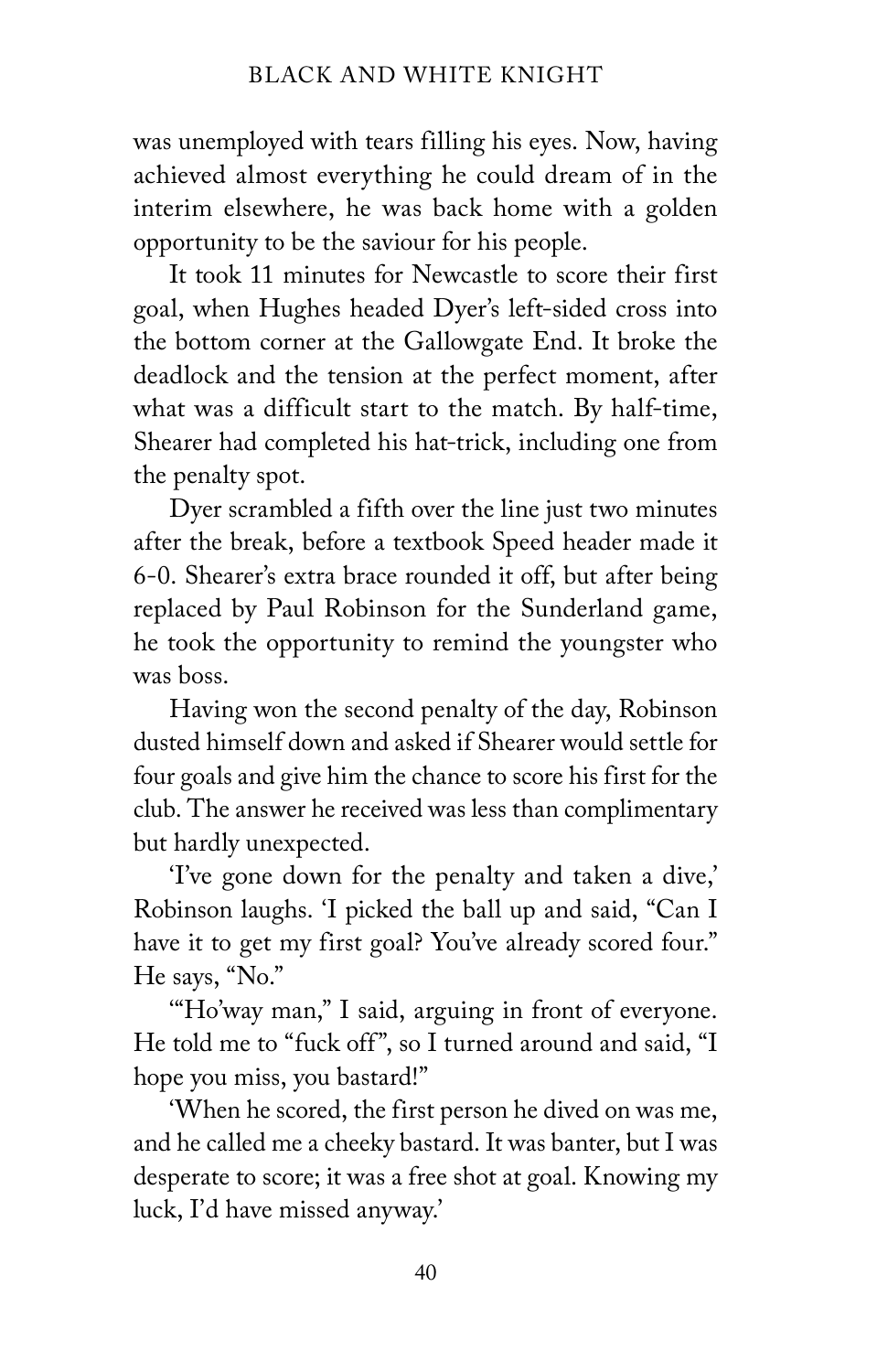John Carver was following the result from elsewhere, and given his potentially precarious position as a member of the coaching staff from the previous regime, he admits to feeling unsettled as the game unfolded. But he can appreciate his new role for the education he received, especially with the club embarking on a European campaign that season.

'I was keeping in touch with it and thinking, "Oh, God. It's a great result for the club but where does this leave me?" At the time, I didn't want to [scout opponents], but it gave me the opportunity to go and watch foreign teams, for example when I went to Sofia, watching how they played, how the Premier League teams played, what their systems were. It was a great education after working at youth level for such a long time. It stood me in great stead for the future.'

Just a week later, Newcastle were beaten 3-2 by Leeds United at Elland Road. Lee Bowyer and Harry Kewell scored early as the Yorkshire side raced into a two-goal lead, before Shearer made it seven goals for the week to level the scores. Michael Bridges – a North Shields-born striker who began his career at Sunderland and would join Newcastle for a loan spell in 2004 – struck a cruel blow to snatch all three points 13 minutes from time. But was another example of the spirit and energy Robson had injected into the club at every level.

Sofia were dispatched in the UEFA Cup, despite a 2-2 draw back on Tyneside, with Robinson finally opening his Newcastle goalscoring account. Middlesbrough then followed, beaten 2-1 in the Tyne-Tees derby thanks to yet another brace from a rejuvenated Shearer, before a second international break. Upon the return, everyone received a wake-up call with a 4-1 defeat to Coventry City. Warren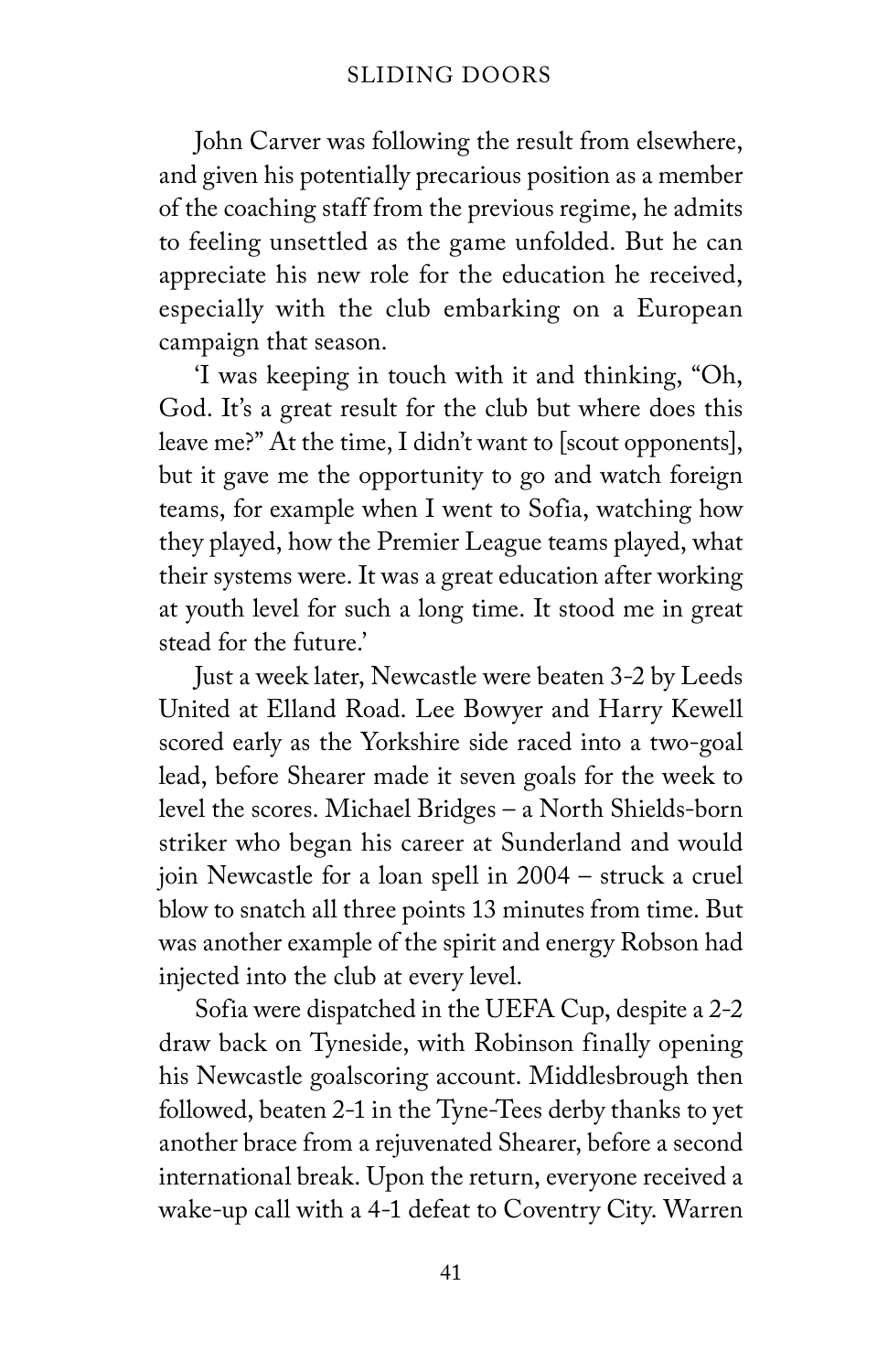Barton's red card with the score already at 2-0 signalled the point of no return; yet defeat at Highfield Road was Newcastle's last for six games, and they would only lose twice more in the league before the end of January.

By then, though, their European excursions were over. A 5-2 aggregate victory over FC Zürich in the second round was followed by defeat to AS Roma in round three; Francesco Totti's penalty in the first leg at the Stadio Olimpico proved the difference as the Giallorossi couldn't be breached back at St James' Park. Robson had transformed Newcastle; from the brink of combustion not four months earlier, they were now taking on the Italian league leaders and running them close. Roma were managed by future England boss Fabio Capello; they would go on to win Serie A the following season with a team that included the likes of Totti and Brazilian World Cup-winning defender Cafu, who also played in the tie. It was a huge task and these were early days, but the signs were good.

Robson steered Newcastle to an 11th-placed finish in the Premiership, more than respectable considering the disaster he had inherited. There were fleeting moments of brilliance, none better than a 3-0 home victory over Manchester United in February, which turned out to be Duncan Ferguson's last great moment for the Magpies before being sold back to Everton the following summer. The Scot scored an opening goal before Red Devils captain Roy Keane was sent off in the second half and Shearer, who finished the season with 23 league goals and 30 in all competitions, added two more.

For the third season running, it was in the FA Cup where Newcastle shone most brightly. Losing finals in 1998 and 1999 – to Arsenal and Manchester United respectively – gave them the drive to go again, and they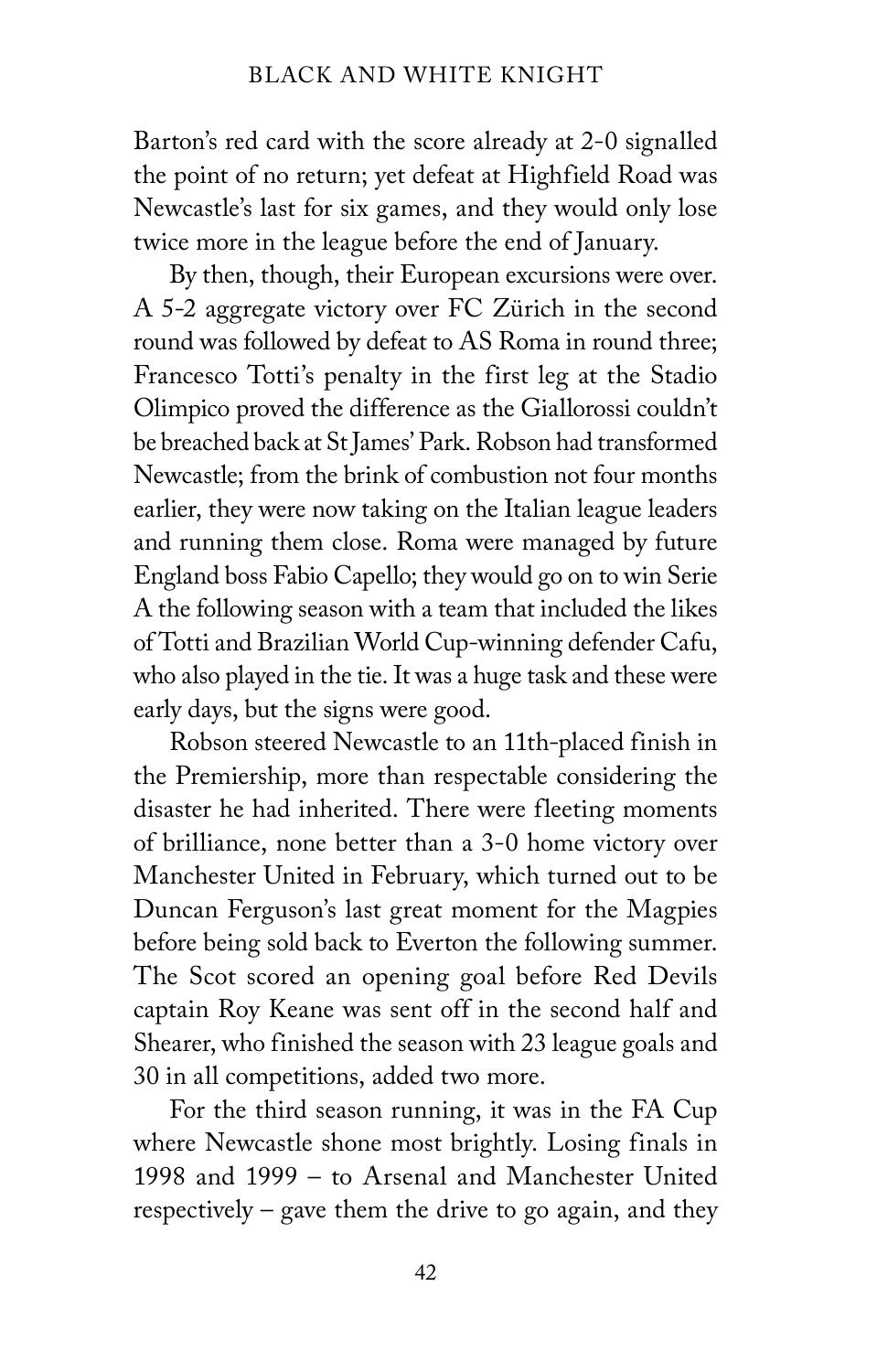reached Wembley, where the semi-finals were being played. Chelsea, who had done the double over them in the league, were the opponents; after wins over Tottenham Hotspur, thanks to a replay, Sheffield United, Blackburn Rovers and Tranmere Rovers, the Geordies swarmed down to London once again.

For Rob Lee, who had been played out of position on the right wing by Gullit against Manchester United a year earlier, it was an opportunity to right some wrongs. Exclusion from the squad was a thing of the past; he'd played a crucial role in Robson's rebuild and he went into the Chelsea game feeling completely different from the last time he played at Wembley.

Ultimately, the result was disappointing; the Blues won the third meeting of the season 2-1. Gus Poyet, who would go on to become manager of Sunderland 13 years later, scored twice to condemn the Magpies. Robson would later dub him 'the scourge of Newcastle'.

'Against Manchester United, I didn't want to win the game for Gullit. He didn't want to play me in that game but he was playing me sporadically because he had no players,' Lee says. 'Nobby was injured, so he was playing me right wing.

'I wanted to win it for Newcastle and I'd have loved to have won it for the fans, but I was in two minds that day because I also knew it would be the end of my career at the club. I was caught between a rock and a hard place.

'Defeat was bittersweet; I hated losing and Wembley was the worst place to lose. But I knew if Gullit won something, he'd be a Messiah and I certainly would have had to leave.

'The previous year, against Arsenal, I liked Kenny [Dalglish] so I was more disappointed to lose. When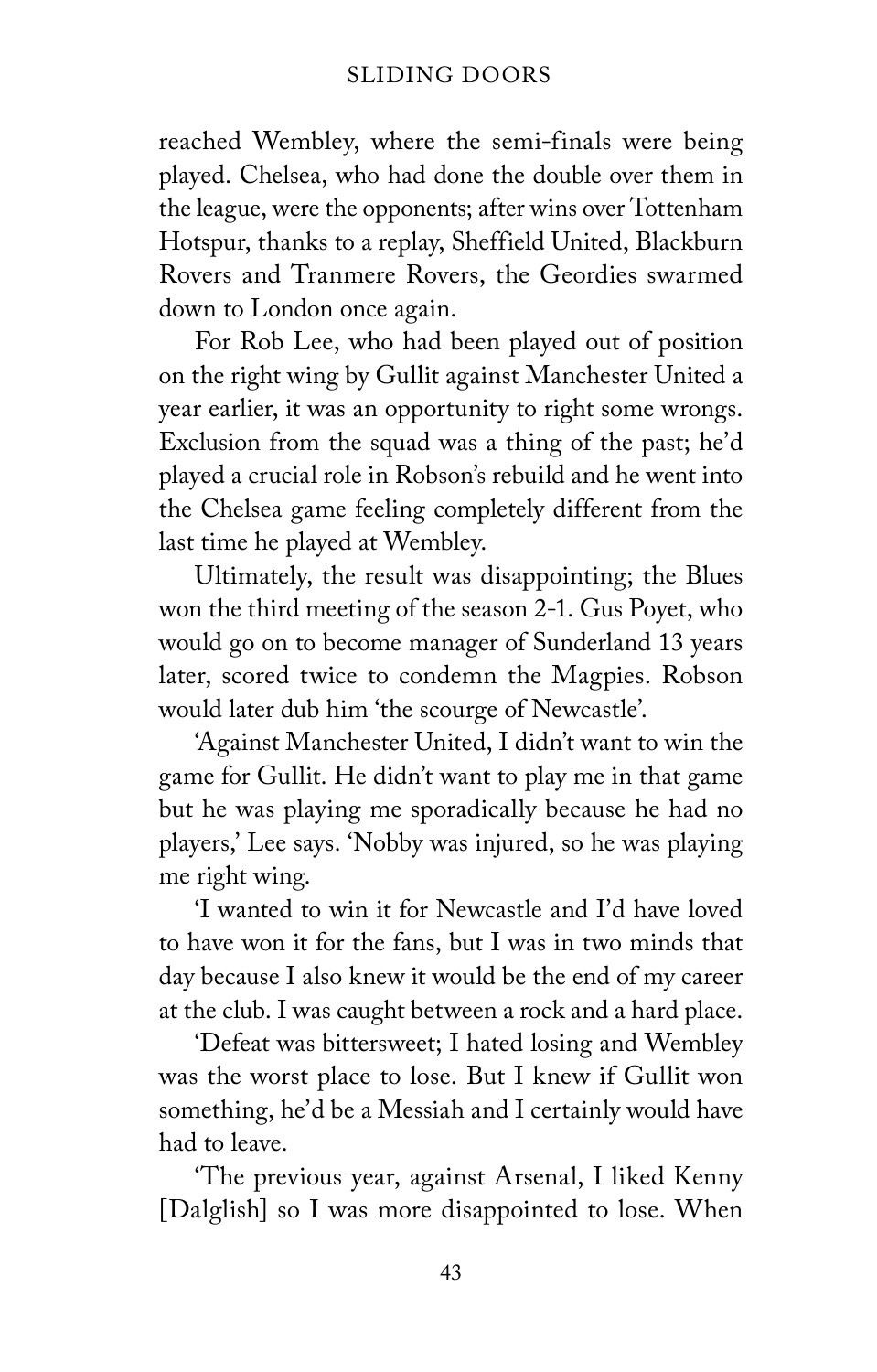you like a manager, you'll run through a brick wall for them and I'd have loved to have won it for Bobby. He was desperate, being a Geordie and managing his club.'

It was all going so well, too. Lee scored the equalising goal in the second half with the number 37 on his back, which in itself was a battle scar and a reminder of the difficulties he had faced and overcome. But it was another near miss and the wait for a trophy didn't stop at 31 years; Newcastle wouldn't get any closer to ending it under Robson, either, and it still continues today.

'It was the first time we'd played well at Wembley in my time,' Lee continues. 'We didn't play well in two cup finals, and didn't play well in the Charity Shield [in 1996]. But we should have won it and we knew whoever won that game would have gone on to win the cup.'

Sure enough, Chelsea did just that, beating Aston Villa 1-0 in the final. It was another bitterly disappointing end to a superb cup run, but Newcastle have never quite done enough to impose themselves on the domestic competitions in the modern era. Birmingham City ended the Worthington Cup journey in the third round the previous October.

'We can talk until the cows come home about why we didn't win anything, but maybe we just weren't good enough,' Shay Given says with authority. 'Be that individually as players, collectively as a team or as a club.'

But Robson was seeing the bigger picture, even as early as after that latest Wembley heartbreak. Warren Barton says his target was to connect the club with supporters and challenge at the top end of the table, placing even more importance on it than silverware.

'Bobby's first aim was to get everyone together. We'd go and do fundraisers in the community and meet the